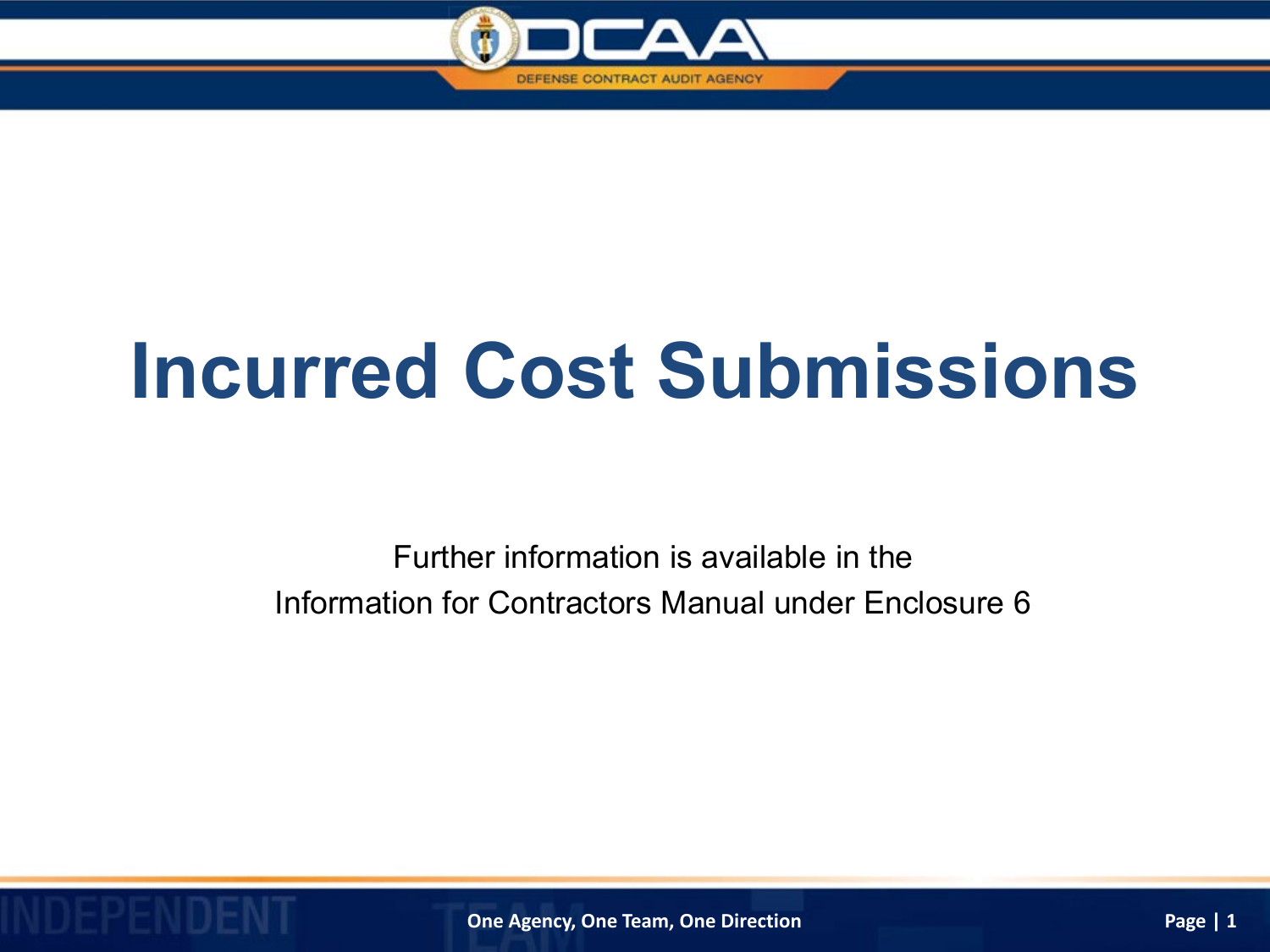

- Due Dates of Submissions
- Delinquent Submissions
- Adequacy Review
- Audit Requirements
- Required Submission Schedules
- ICE Model / Contractor Submission Portal
- Penalties
- Frequently Asked Questions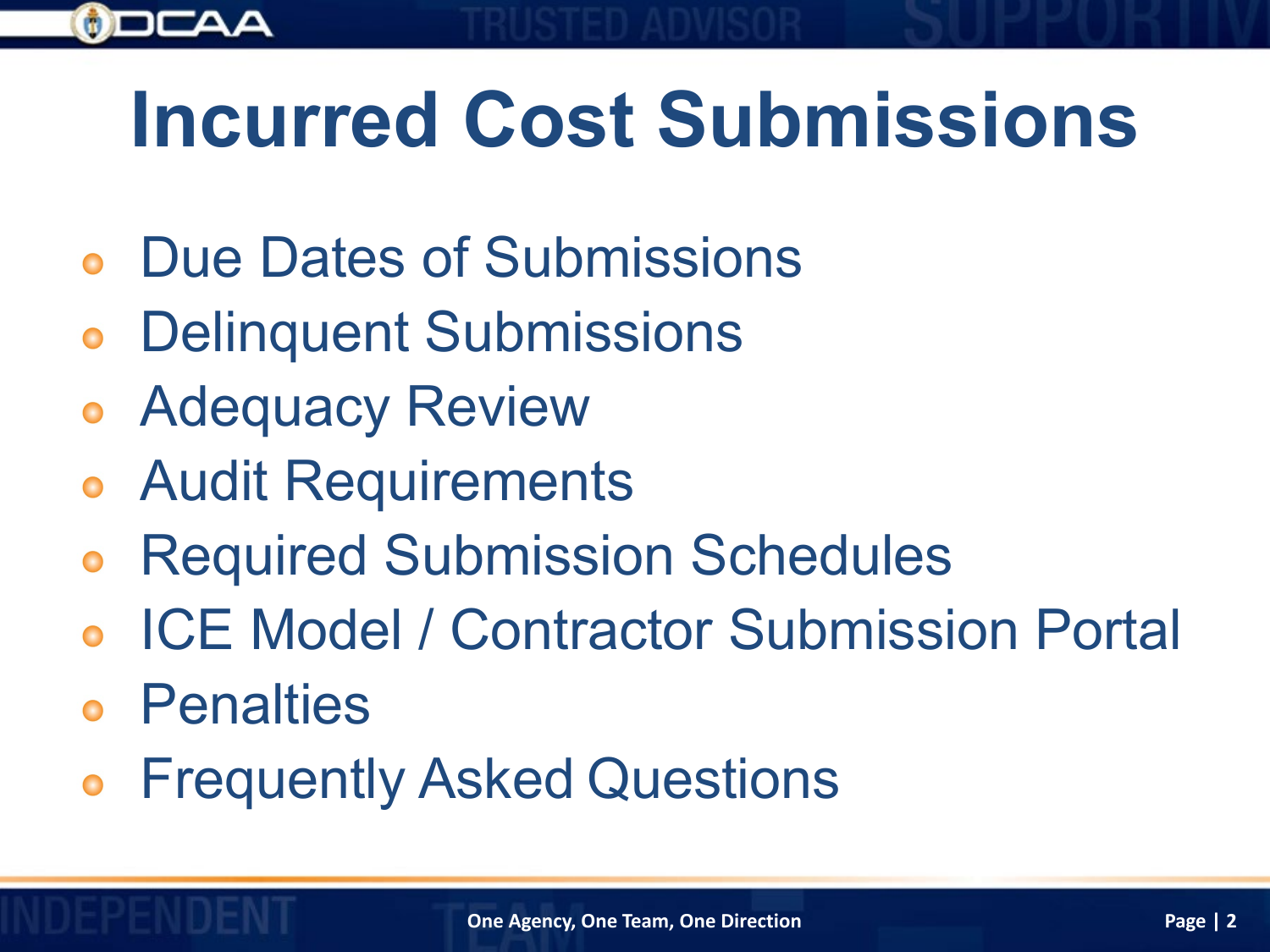

# **Due Dates of Submissions**

- o Incurred cost claims are due six months after completion of the contractor's fiscal year end.
	- Per the Allowable Cost and Payment Clause (FAR 52.216-7(d)(2))
	- Allowable cost and payment clause applies to cost-reimbursement type contracts (FAR 16.307)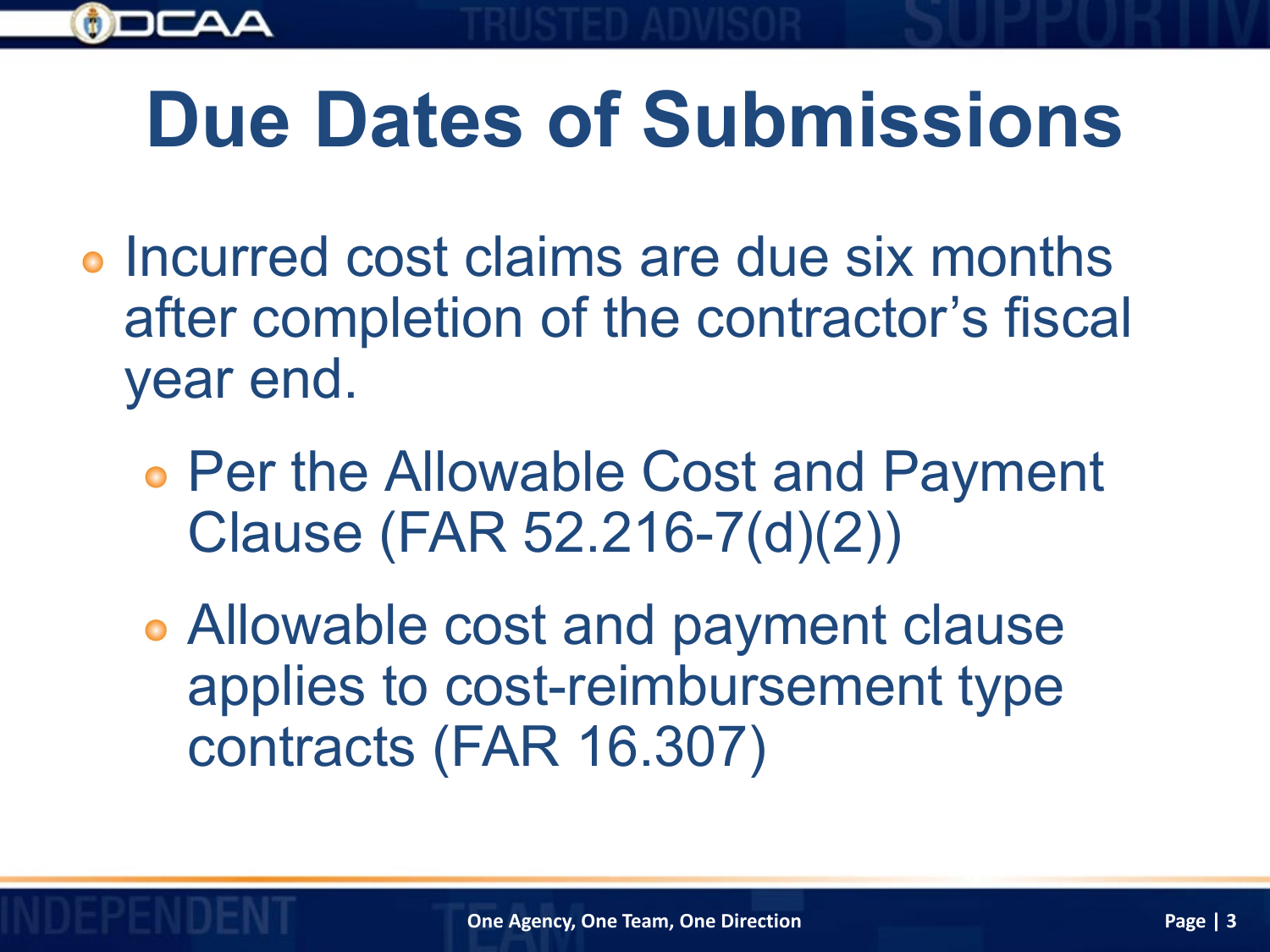

# **Delinquent Submissions**

If submissions are six months delinquent, DCAA will recommend a decrement factor for the Contracting Officer to make a unilateral determination. (FAR 42.703-  $2(c)(2))$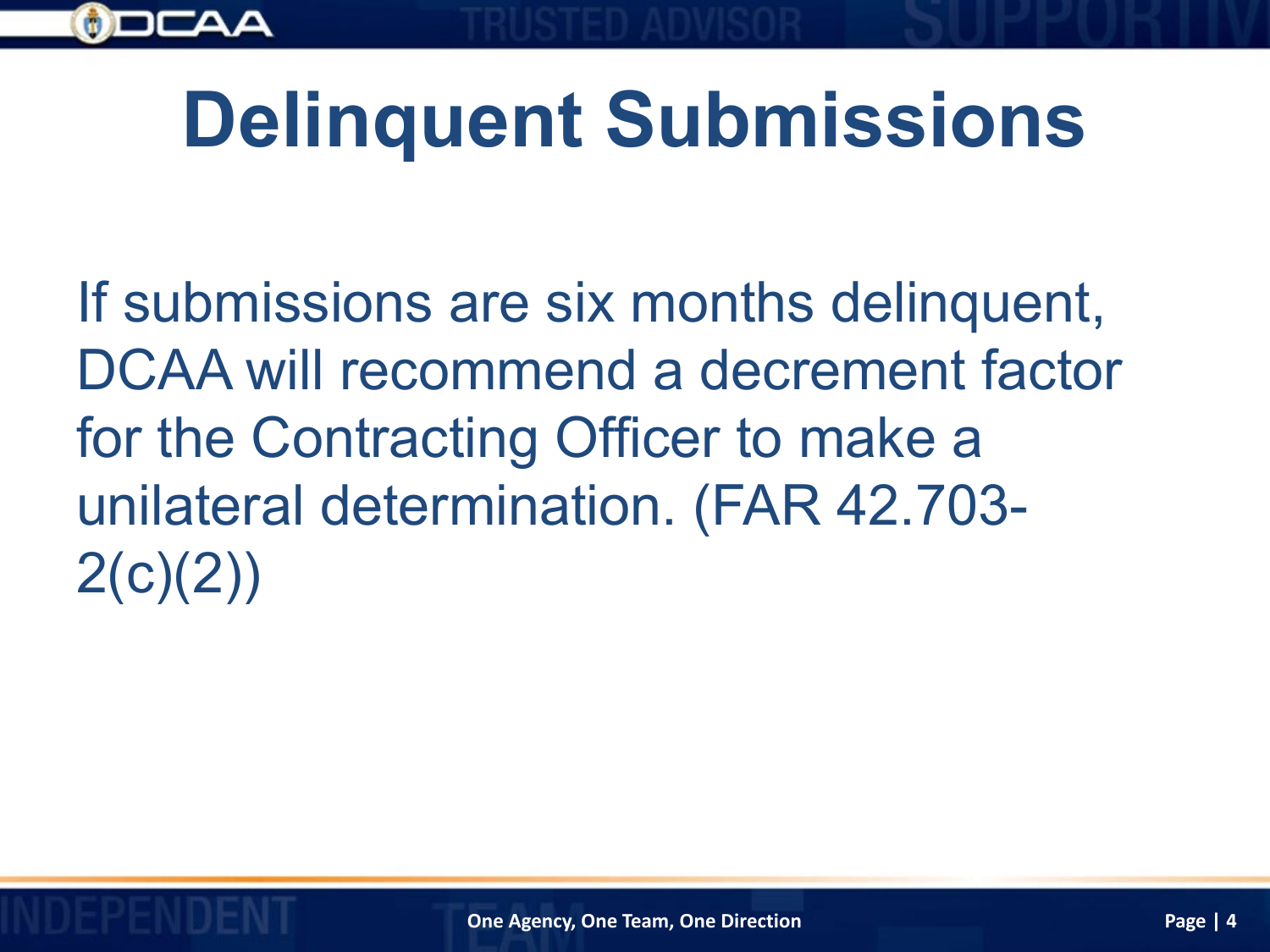

# **Incurred Cost Adequacy Review**

- We check for the schedules listed FAR 52.216-7(d)(2)(iii)
- Any missing or unreconcilable schedule could cause us to report the submission as inadequate
- Recommend self-assessment



IC Adequacy Checklist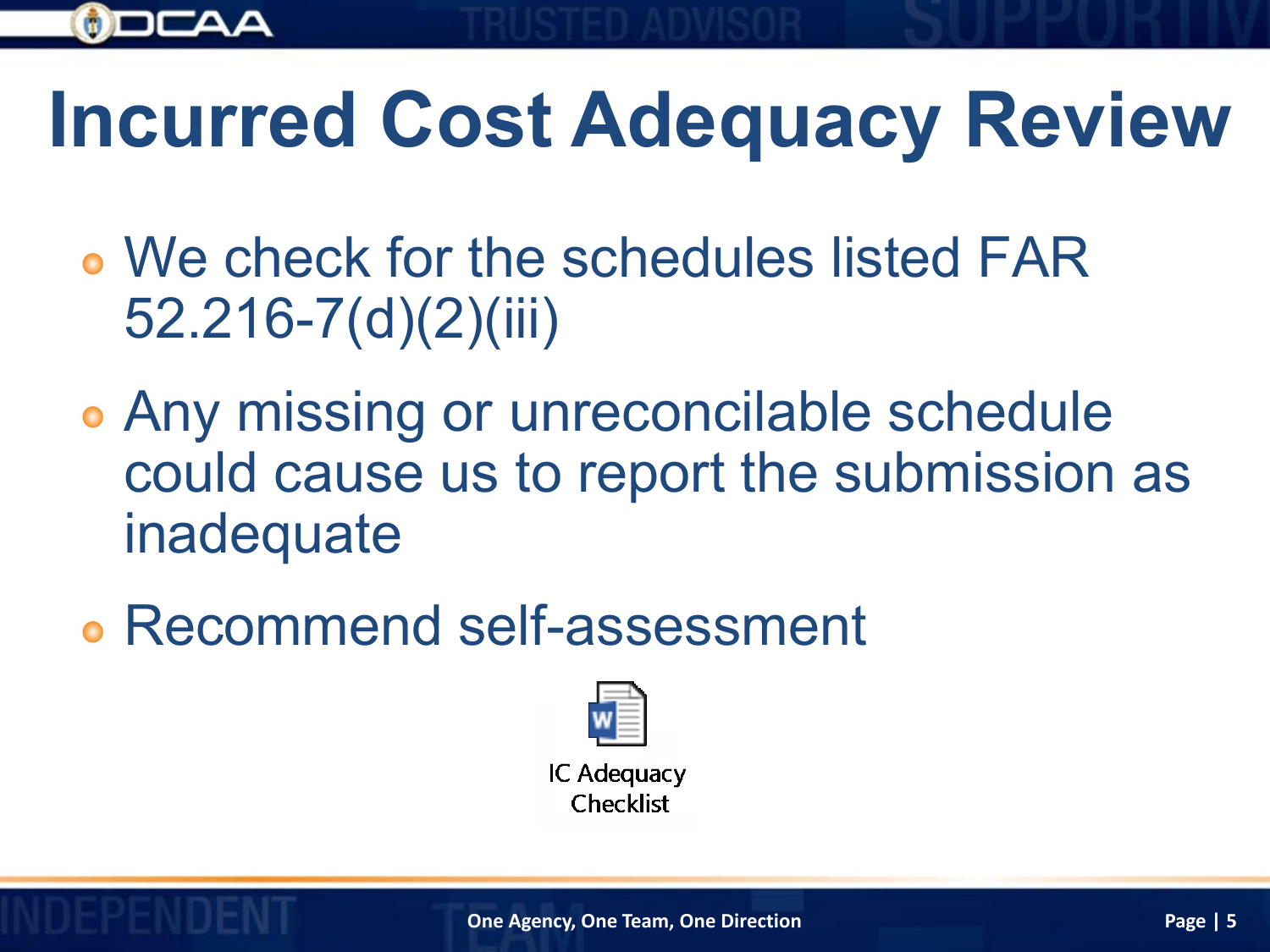

# **Audit Requirements**

- FAR 31.201-2(d) requires contractors to maintain records and supporting documentation to demonstrate allowability and allocability of costs
- FAR 31.205 also requires specific documentation to demonstrate the allowability of certain cost elements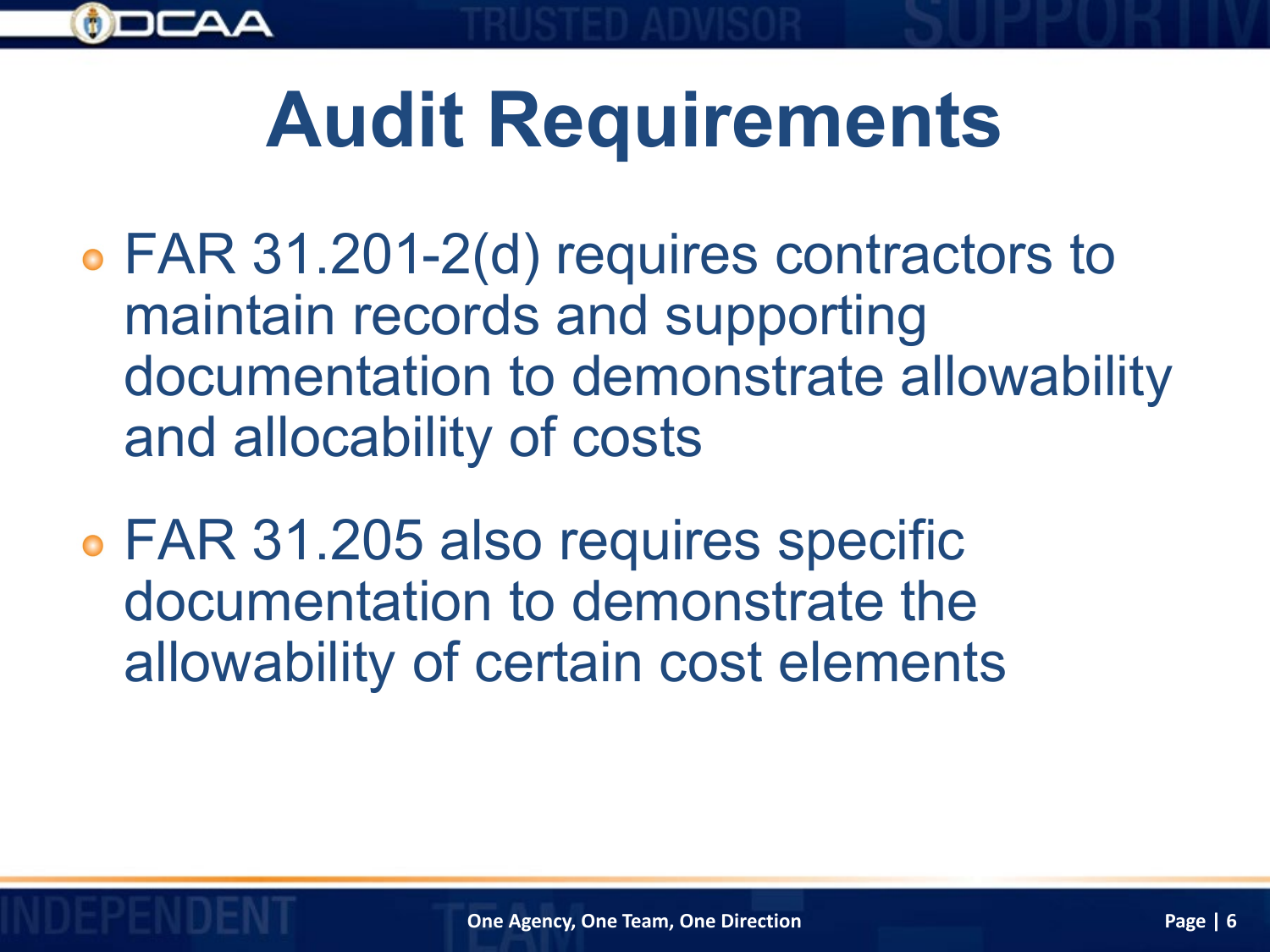

## **Examples of Specific Documentation Under FAR 31.205**

FAR 31.205-33, Professional and Consultant Service Costs, requires the following evidential matter:

- Details of all agreements (e.g., work requirements, rate of compensation, and nature and amount of other expenses, if any) with the individuals or organizations providing the services and details of actual services performed;
- **.** Invoices or billings submitted by consultants, including sufficient detail as to the time expended and nature of the actual services provided; and
- Consultants' work products and related documents, such as trip reports indicating persons visited and subjects discussed, minutes of meetings, and collateral memoranda and reports.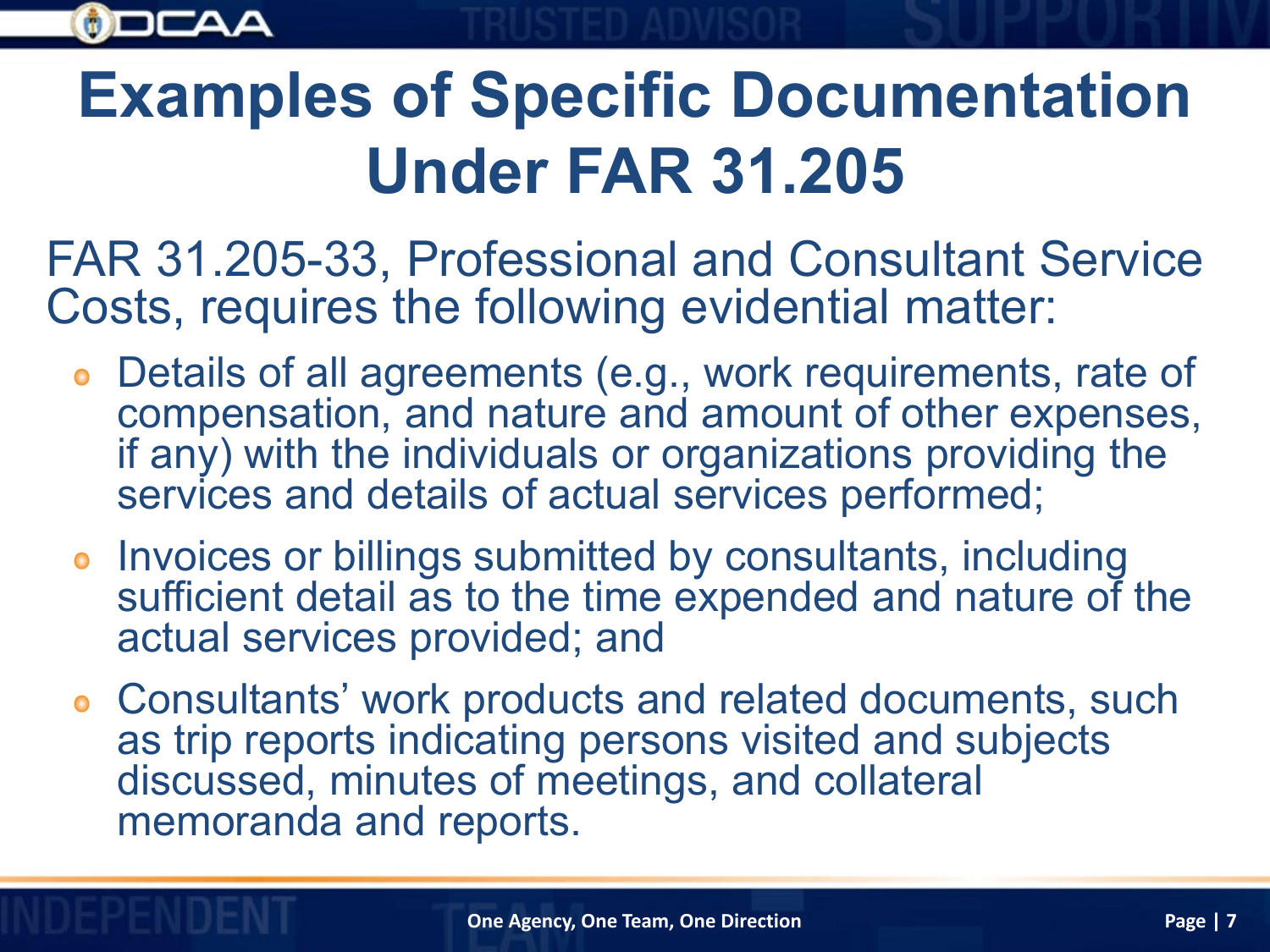

## **Examples of Specific Documentation Under FAR 31.205**

FAR 31.205-46, Travel Costs, indicates costs shall be allowable only if the following information is documented:

- Date and place (city, town or other similar designation) of the expenses;
- Purpose of the trip; and

Name of person on trip and that person's title or relationship to the contractor.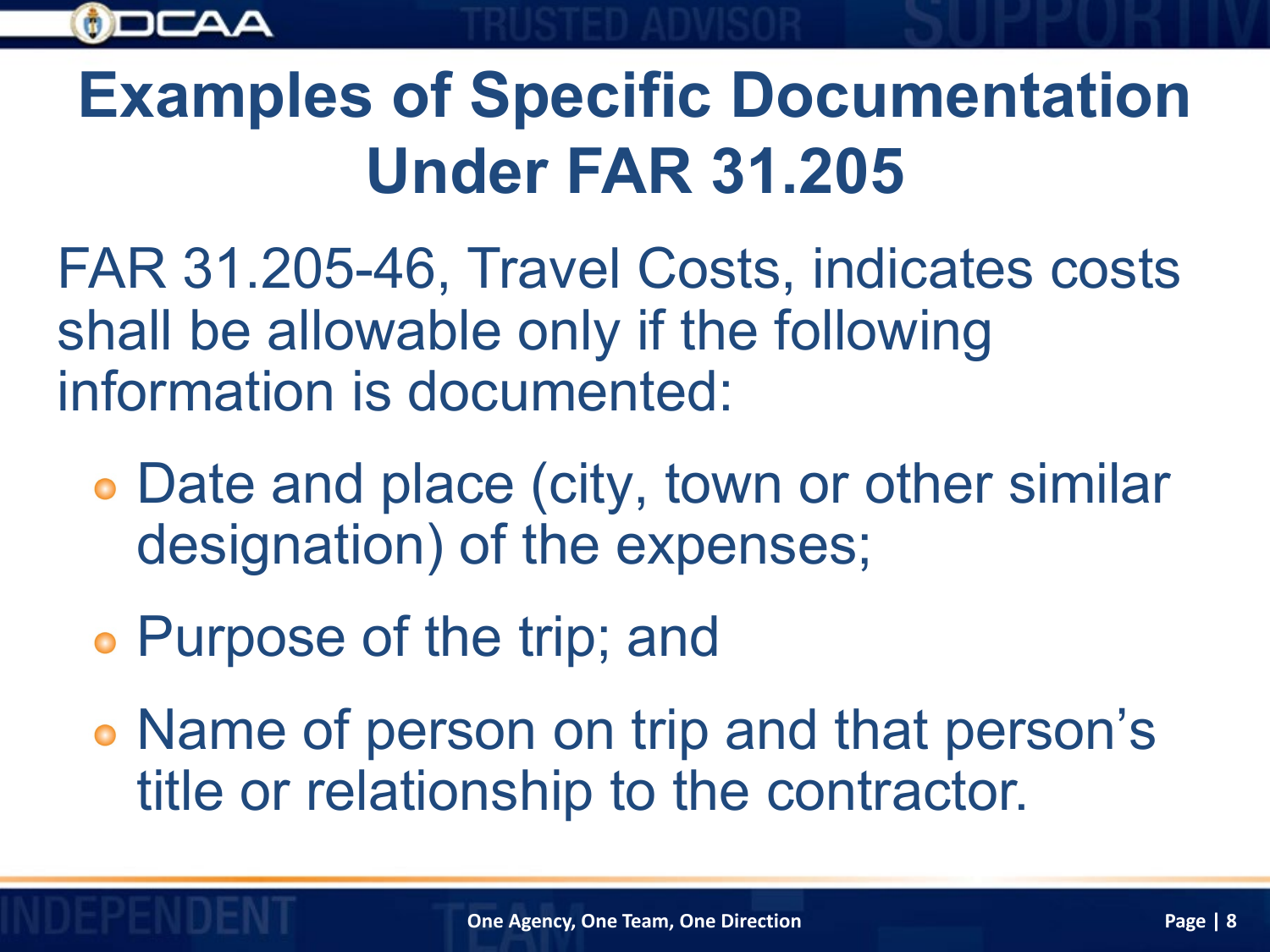

# **Incurred Cost Electronically (ICE) Model**

**ICE** is an EXCEL spreadsheet that provides contractors with a standard user-friendly electronic package to assist in preparing timely and adequate incurred cost submissions.

It should result in less time being spent in:

- *Submission preparation*
- *Supporting the audit*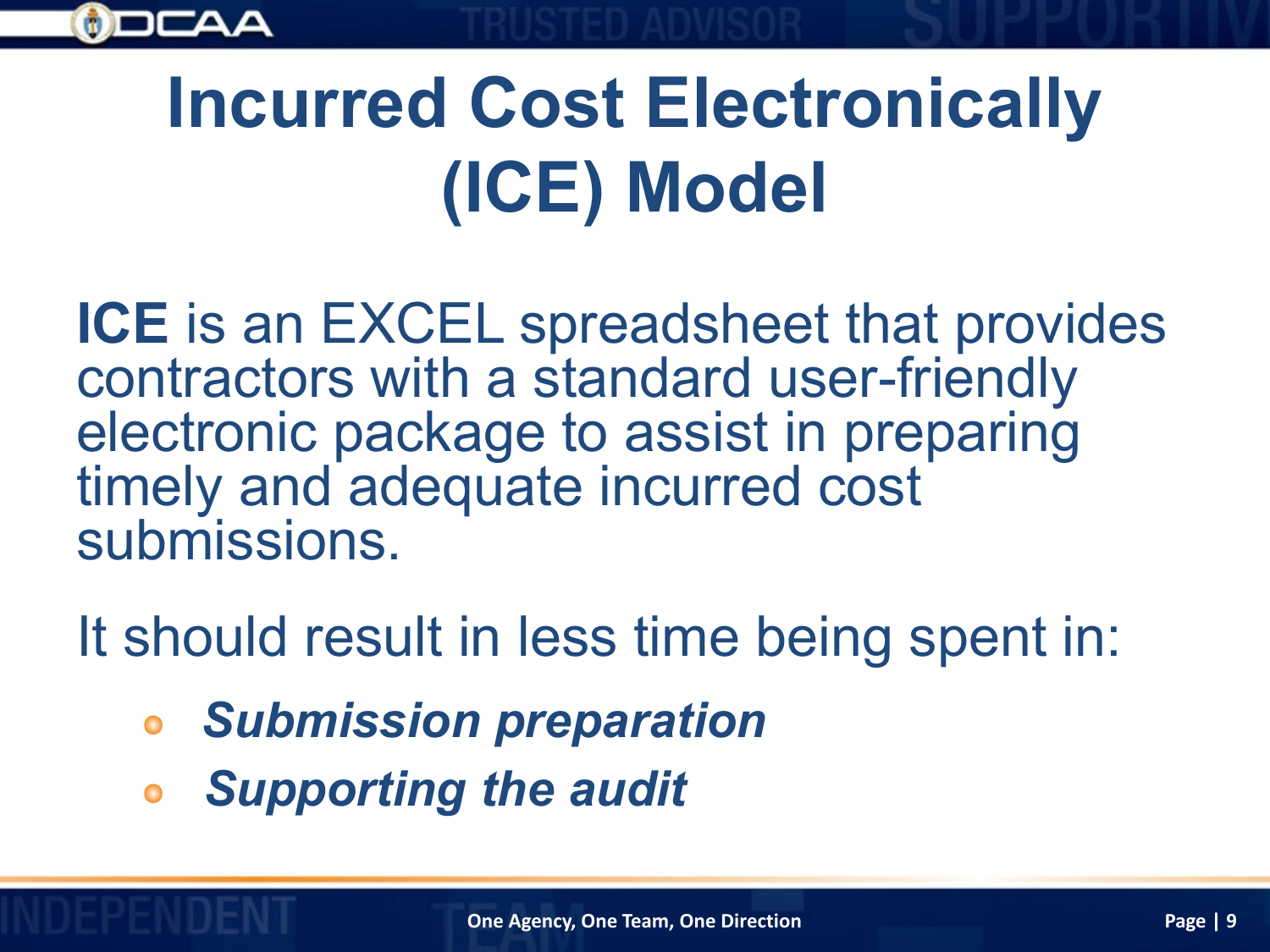

# **ICE Benefits**

- User Friendly
- **.** Includes all schedules required for an adequate submission per FAR 52.216-7
- Updates are performed electronically and the linking feature updates all impacted schedules
- **ICE creates an inventory of electronic files that** can be used in subsequent years to compare costs and facilitate submission preparation
- The submission of an adequate proposal may expedite contract closings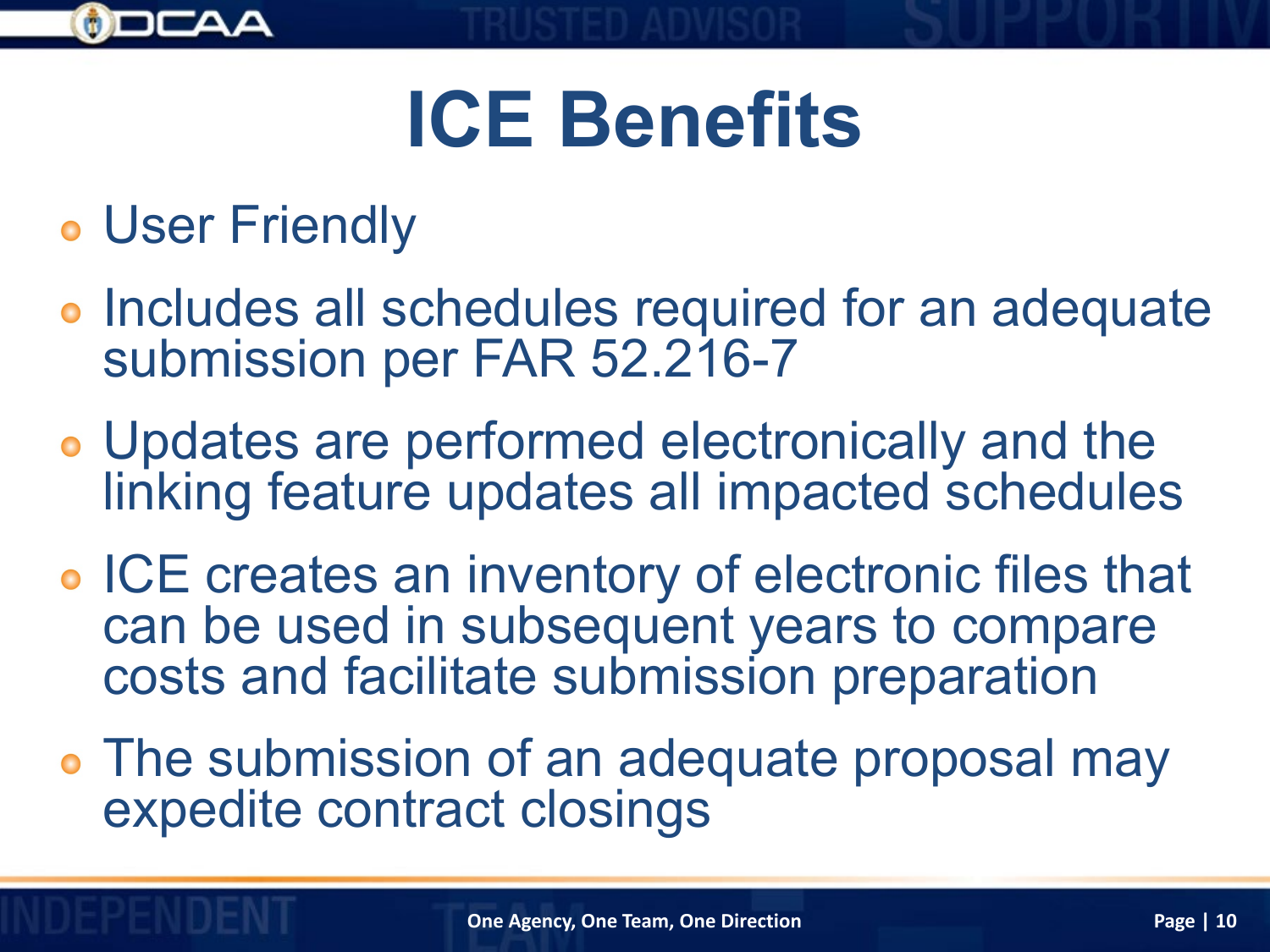### $\phi$ )

# **Required Submission Schedules FAR 52.216-7(d)(2)(iii)** *(referenced to ICE model)*

- $\bullet$
- $\bullet$
- $\bullet$
- $\bullet$
- $\bullet$
- $\bullet$
- $\bullet$
- $\bullet$
- $\bullet$
- $\bullet$
- $\bullet$
- $\bullet$
- $\bullet$
- Schedule O Contract Closing Information  $\bullet$

Schedule A Summary of Indirect Expense Rates Schedules B, C, D Indirect Cost Pools Schedule E Claimed Allocation Bases Schedule F Cost of Money Schedule G Booked and Claimed Direct Costs Schedule H Direct Costs by Contract at Claimed Rates Schedule H-1 Government Participation by Pool Schedule I Cumulative Allowable Cost Worksheet Schedule J Subcontract Information Schedule K **Hours and Amounts on T&M Contracts** Schedule L Payroll Reconciliation Schedule M **Accounting/Organization Changes** Schedule N Certificate of Indirect Costs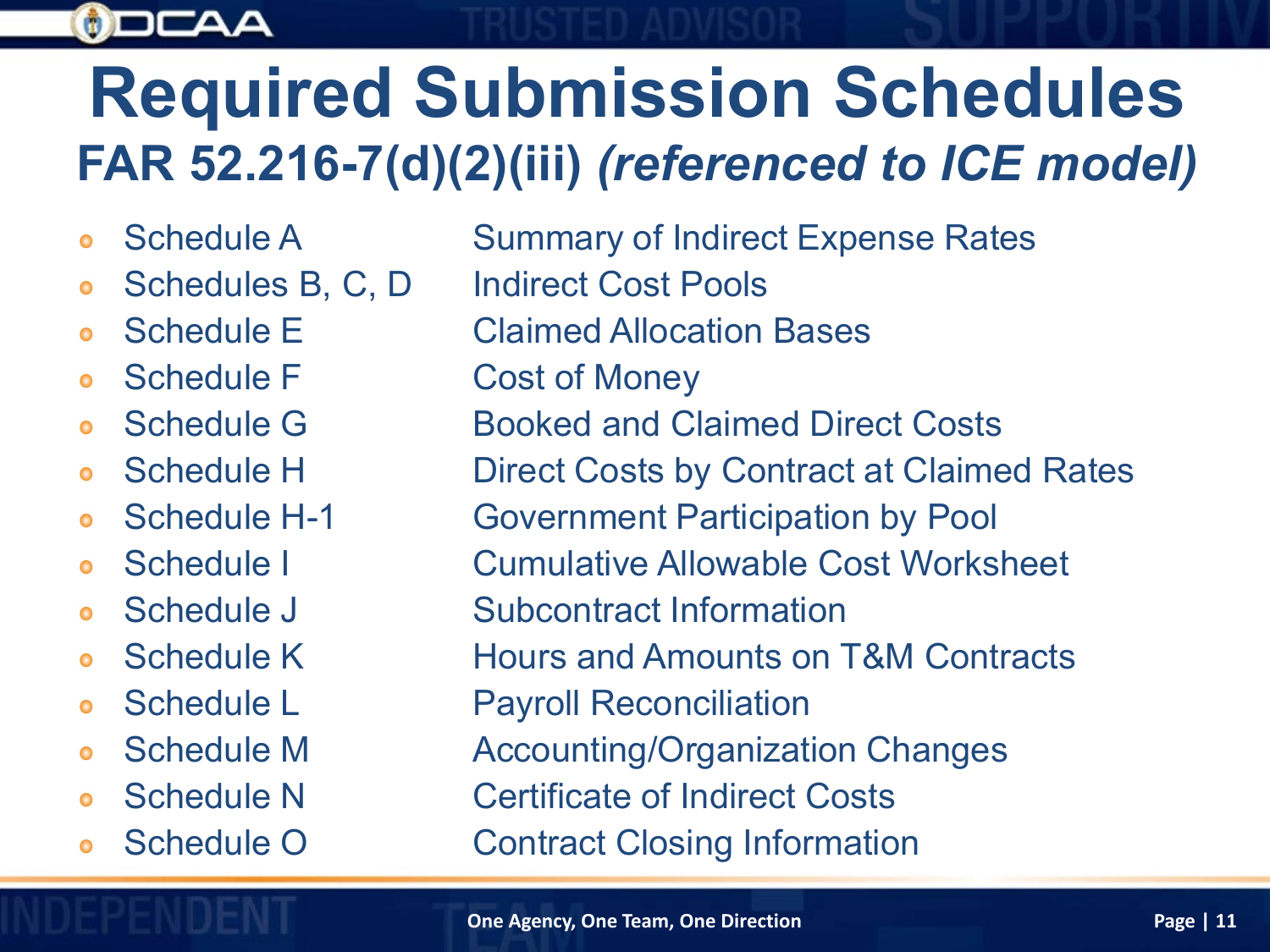

# **Schedule A Summary of Indirect Expense Rates**

| <b>COST ELEMENT</b>                       | <b>CLAIMED</b> | <b>REFERENCE</b> |
|-------------------------------------------|----------------|------------------|
| Overhead                                  |                |                  |
| POOL                                      | 510,610        | SCHED C (1)      |
| <b>BASE</b>                               | 656,824        | <b>SCHED E</b>   |
| O/H RATE                                  | 77.74%         |                  |
| General and Administrative (G&A) Expenses |                |                  |
| POOL                                      | 271,023        | <b>SCHED B</b>   |
| <b>BASE</b>                               | 3,151,320      | <b>SCHED E</b>   |
| G& A RATE                                 | 8.60%          |                  |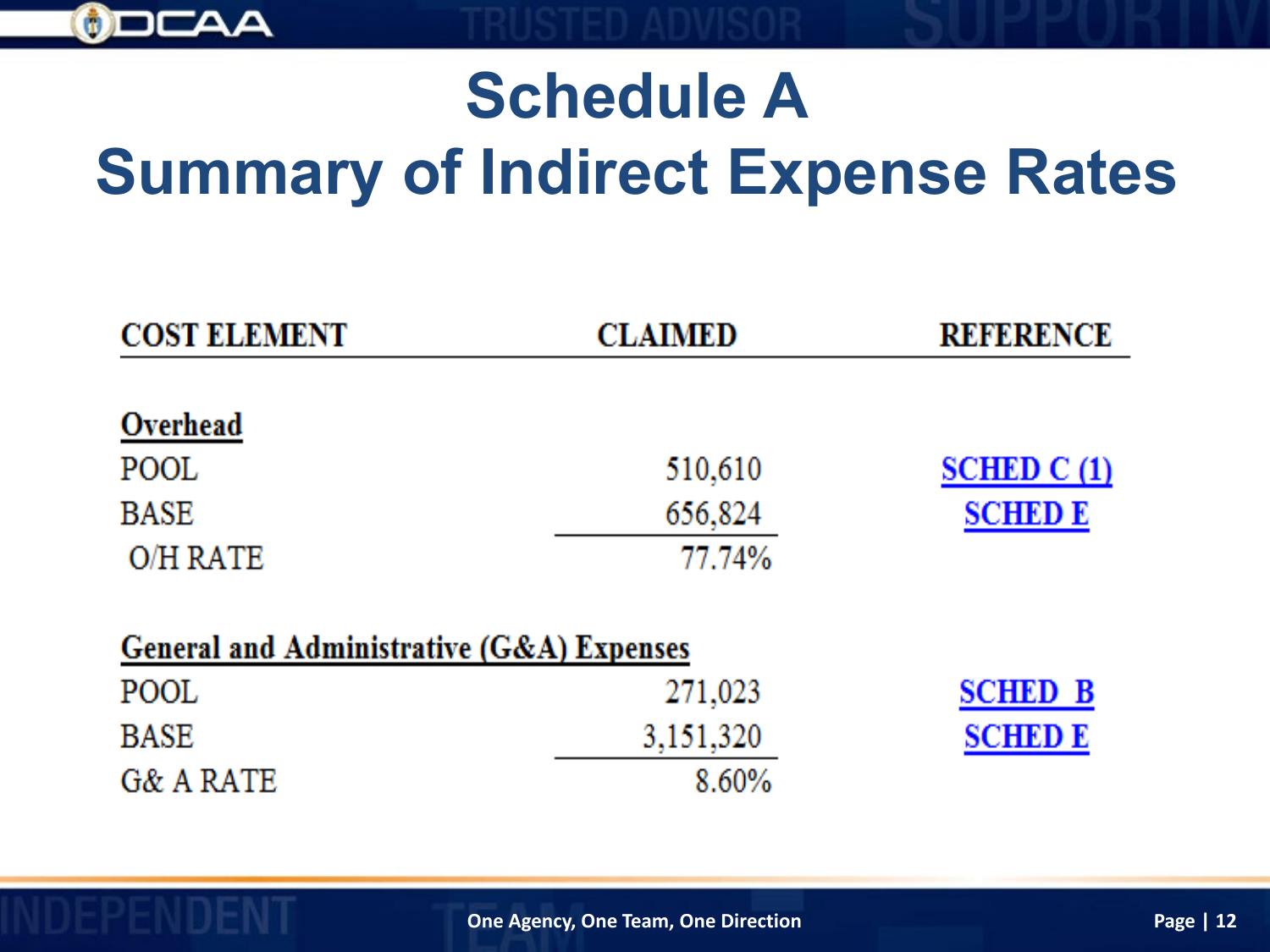

## **Schedules B, C, D – Indirect Cost Pools**

|                                  |                                     | <b>TOTAL PER</b> |                   |                |                    |                |
|----------------------------------|-------------------------------------|------------------|-------------------|----------------|--------------------|----------------|
| <b>ACCOUNT</b>                   |                                     | G/L, F/S         |                   |                |                    |                |
| <b>NUMBER</b>                    | <b>DESCRIPTION</b>                  | & TRIAL BAL.     | <b>ADJUSTMENT</b> | <b>CLAIMED</b> | Reference          |                |
| 8310                             | Salaries & Wages                    | 90,007           |                   | 90,007         |                    |                |
| 8320                             | Legal Fees                          | 1,744            |                   | 1,744          |                    |                |
| 8330                             | <b>Audit Fees</b>                   | 32,361           |                   | 32,361         |                    |                |
| 8501                             | Travel                              | 12,987           | (1,295)           | 11,692         |                    |                |
| 8503                             | Entertainment                       | 484              | (484)             |                |                    |                |
| 8505                             | Advertising & Promotion             | 354              | (287)             | 67             |                    |                |
| 8522                             | <b>Bad Debts</b>                    | 3,018            | (3,018)           |                |                    |                |
| 8520                             | Periodicals                         | 6,435            |                   | 6,435          |                    |                |
| 8523                             | Conventions/Seminars                | 7,936            | (319)             | 7,617          |                    |                |
| 8527                             | <b>Interest Expense</b>             | 1,001            | (1,001)           |                |                    |                |
| 8528                             | Holiday                             | 2,321            |                   | 2,321          |                    |                |
| 8540                             | Vacation                            | 5,812            |                   | 5,812          |                    |                |
| 8530                             | <b>Sick Leave</b>                   | 987              |                   | 987            |                    |                |
| 8531                             | Personal Absence                    | 1,082            |                   | 1,082          |                    |                |
| 8532                             | Employee FICA                       | 3,815            |                   | 3,815          |                    |                |
| 8535                             | FUI                                 | 183              |                   | 183            |                    |                |
| 8536                             | <b>SUI</b>                          | 910              |                   | 910            |                    |                |
| 8537                             | Workers' Compensation               | 515              |                   | 515            |                    |                |
| 8549                             | <b>Health Insurance</b>             | 8,912            |                   | 8,912          |                    |                |
| 8550                             | Life Insurance                      | 1,087            |                   | 1,087          |                    |                |
| 8551                             | Pension Plan                        | 12,318           | (1, 883)          | 10,435         |                    |                |
| 8552                             | Miscellaneous                       | 3,357            |                   | 3,357          |                    |                |
|                                  | <b>SUBTOTAL</b>                     | 197,626          | (8, 287)          | 189,339        |                    |                |
| <b>Intermediate Allocations:</b> |                                     |                  |                   |                |                    |                |
|                                  | Occupancy                           | 23,151           |                   | 23,151         | Sched $D(1)$       |                |
|                                  | <b>SUBTOTAL</b>                     | 220,777          | (8, 287)          | 212,490        |                    |                |
|                                  | IR & D Mat'l, Trvl, ODC(Sum SCH H)  | 9,724            |                   | 9,724          | <b>SUM SCHED H</b> |                |
|                                  | IR & D Labor (Sum SCH H)            | 14,287           |                   | 14,287         | <b>SUM SCHED H</b> |                |
|                                  | IR & D Overhead(Sum SCH H & SCH E)  | 11,822           | (715)             | 11,107         | <b>SUM SCHED H</b> | <b>SCHED E</b> |
|                                  | B & P Mat'l, Trvl, ODC(Sum SCH H)   | 6,485            |                   | 6,485          | <b>SUM SCHED H</b> |                |
|                                  | B & P Labor (Sum SCH H)             | 9,525            |                   | 9,525          | <b>SUM SCHED H</b> |                |
|                                  | B & P Overhead(Sum SCH H & SCH E)   | 7,882            | (477)             | 7,405          | <b>SUM SCHED H</b> | <b>SCHED E</b> |
|                                  |                                     |                  |                   |                |                    |                |
|                                  | <b>TOTAL G &amp; A EXPENSE POOL</b> | 280,502          | (9, 479)          | 271,023        |                    |                |

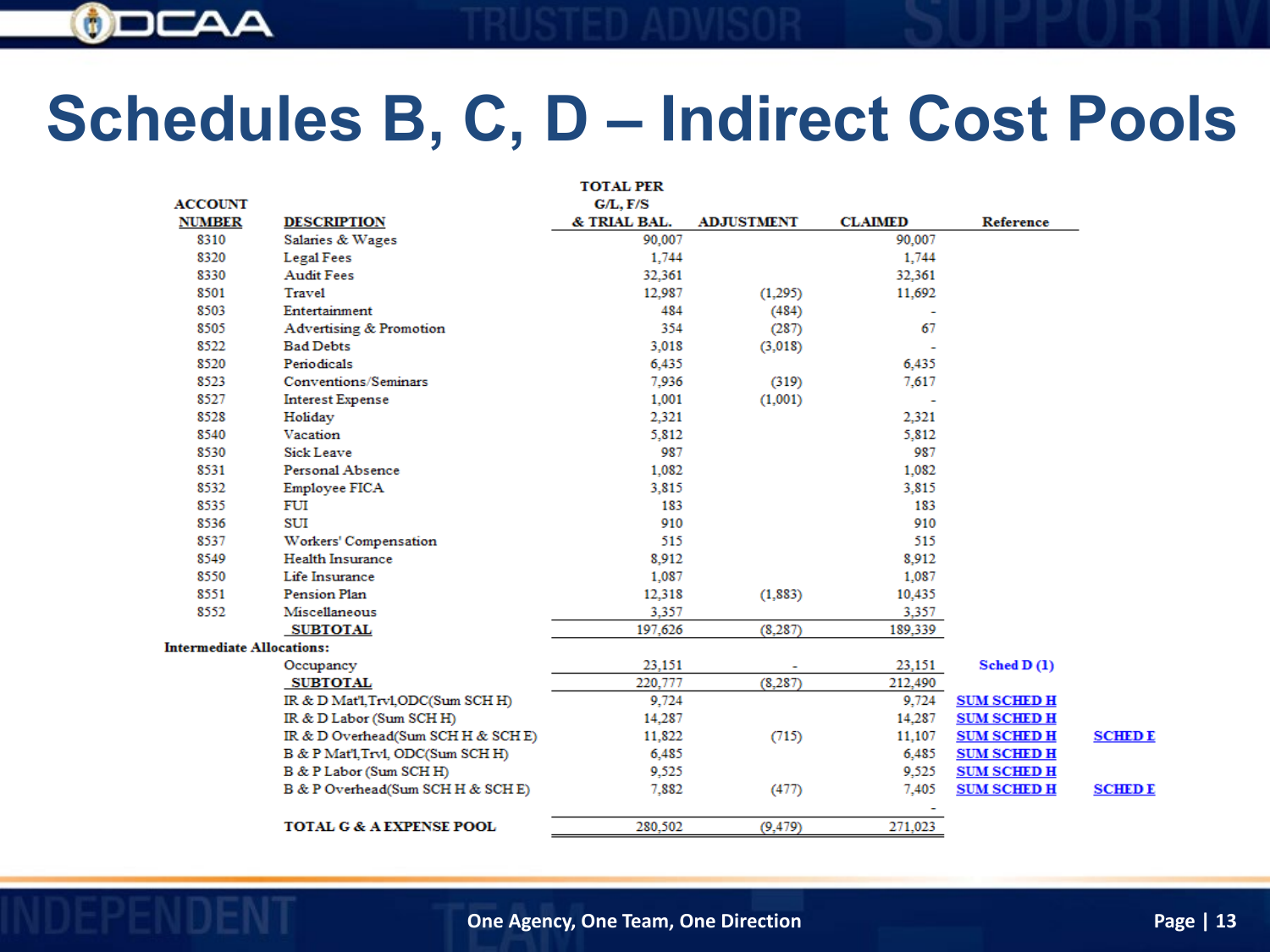

## **Schedule E – Claimed Allocation Bases**

|                             |   | PER G/L, F/S   |   | PER G/L            |   |                |                        |
|-----------------------------|---|----------------|---|--------------------|---|----------------|------------------------|
|                             |   | & TRIAL BAL/FS |   | <b>ADJUSTMENTS</b> |   | <b>CLAIMED</b> | Ref.                   |
| <b>Overhead Pool</b>        |   | 543,522 \$     |   | $(32,912)$ \$      |   | 510,610        | Sched $C(1)$           |
| <b>Overhead Base:</b>       |   |                |   |                    |   |                |                        |
| <b>Total Contract Labor</b> | s | 633,012        |   |                    | s | 633,012        | <b>Summary Sched H</b> |
| IR&D Labor                  |   | 14,287         |   |                    |   | 14,287         | <b>Summary Sched H</b> |
| B&P Labor                   |   | 9,525          |   |                    |   | 9,525          |                        |
| <b>Total Overhead Base</b>  |   | 656,824        | R |                    |   | 656,824        |                        |
| <b>Overhead Rate</b>        |   | 82.75%         |   |                    |   | 77.74%         |                        |

| <b>G&amp;A Pool</b>                                           | 280,502 \$ | $(9, 479)$ \$ |   | 271,023   | <b>Sched B</b>         |
|---------------------------------------------------------------|------------|---------------|---|-----------|------------------------|
| <b>G&amp;A Base:</b>                                          |            |               |   |           |                        |
| Contract Labor                                                |            |               | s | 633,012   | <b>Summary Sched H</b> |
| Contract Travel                                               |            |               |   | 34.563    | Summary Sched H        |
| Contract Material                                             |            |               |   | 842.981   | <b>Summary Sched H</b> |
| <b>Other Direct Costs</b>                                     |            |               |   | 172,105   | <b>Summary Sched H</b> |
| <b>Subcontracts</b>                                           |            |               |   | 944,841   | <b>Summary Sched H</b> |
| Subtotal = DIRECT COSTS                                       |            |               |   | 2.627.502 |                        |
| General Ledger Overhead (before adjustments)                  |            |               |   | 543.522   | Sched C <sub>(1)</sub> |
| Less: IR&D/B&P O/H transferred to G & A pool.                 |            |               |   |           |                        |
| IR &D O/H (at G/L rate)                                       |            |               |   | (11.822)  | <b>SCHED B</b>         |
| B&P O/H (at G/L rate)                                         |            |               |   | (7,882)   | <b>SCHED B</b>         |
| Other Misc Adjustments to G&A Base (provide detailed support) |            |               |   |           |                        |
| G&A Base - Total Cost Input (exludes IR&D/B&P and COM)        |            |               |   | 3,151,320 |                        |
| <b>G&amp;A Rate</b>                                           |            |               |   | 8.60%     |                        |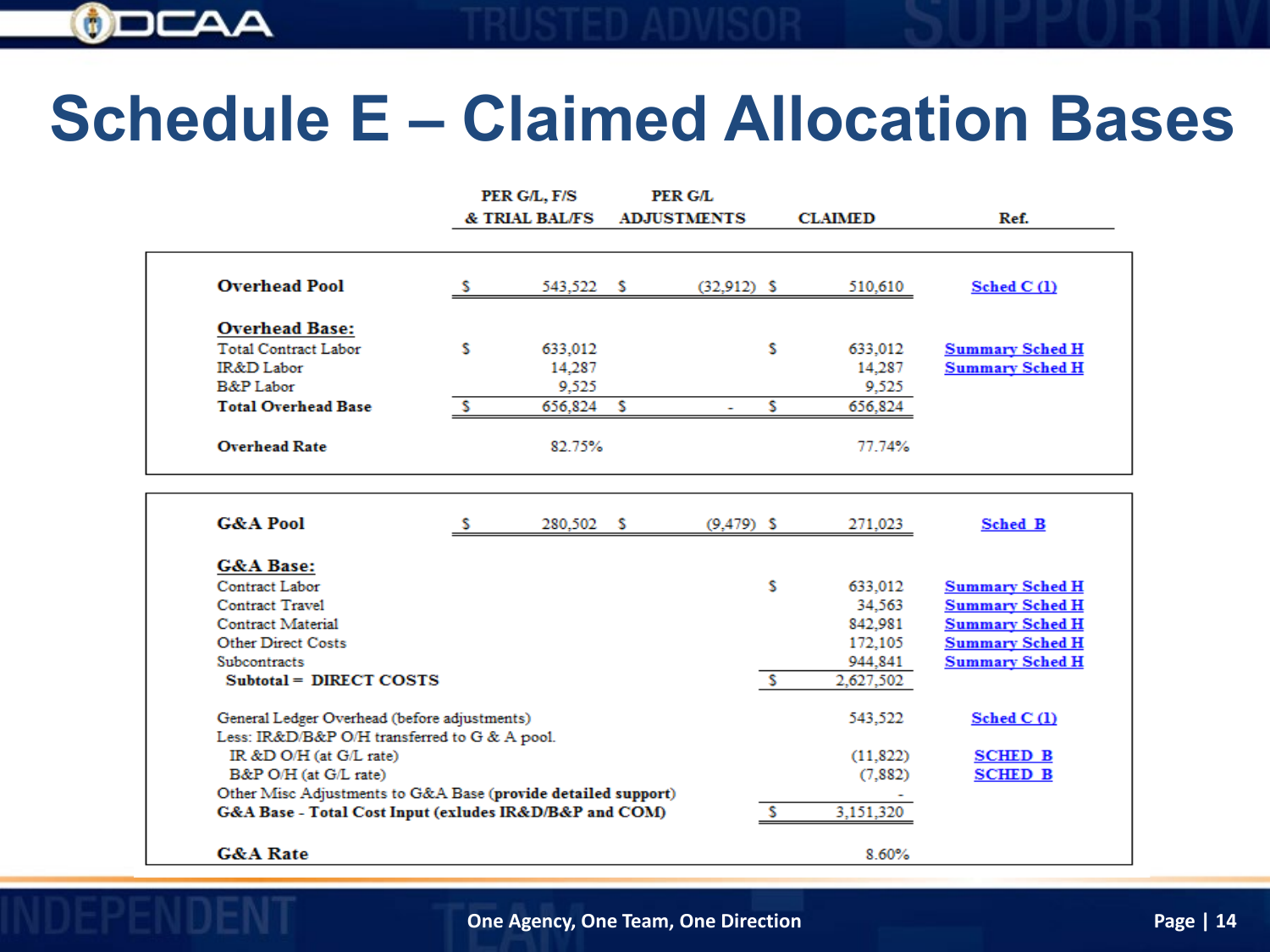

# **Schedule F – Facilities Cost of Money**

| <b>Computing COM Rate:</b>                                               |          |      |                 |
|--------------------------------------------------------------------------|----------|------|-----------------|
|                                                                          | Treasury |      |                 |
|                                                                          | Rate     | Mos. | <b>COM Rate</b> |
| <u> Apr - Jun 08</u>                                                     | 4.750%   | 3.00 | 1.188%          |
| Jul - Dec 08                                                             | 5.125%   | 6.00 | 2.563%          |
| Jan - Mar 09                                                             | 5.625%   | 3.00 | 1.406%          |
|                                                                          |          |      | 5.157%          |
| Months percentage added for demonstration purposes -<br>adjust as needed |          |      |                 |

|                             |                                          | 1. Applicable | 2. Accumulation   | 3. Allocation of                                |            | 4. Total Net 5. COM for Cos | 6. Allocation | 7. Facilities |
|-----------------------------|------------------------------------------|---------------|-------------------|-------------------------------------------------|------------|-----------------------------|---------------|---------------|
| Company 1                   |                                          | Cost of Money | & Distribution of | Undistributed                                   | Book Value | Accounting                  | Base For      | Capital COM   |
| Cost Accounting Period 20xx |                                          | Rate          | NBV               |                                                 |            | Period                      | Period        | Factors       |
|                             | Recorded                                 | 5.16%         | 69,761            | (Basis Of Allocation) (Column 2+3) (Column 1*4) |            |                             | In units      | (Column 5/6)  |
| <b>Business</b>             | Leased Property                          |               | 162,290           |                                                 |            |                             | of measure    |               |
| Unit                        | Corporate/Group                          |               |                   |                                                 |            |                             | (Note 1)      |               |
| <b>Facilities</b>           | Total                                    |               | 232,051           |                                                 |            |                             |               |               |
| Capital                     | Undistributed                            |               | 193,290           |                                                 |            |                             |               |               |
|                             | Distributed                              |               | 38,761            |                                                 |            |                             |               |               |
|                             |                                          |               |                   |                                                 |            |                             |               |               |
| Overhead                    | Cost of Money Overhead                   |               | 30,345            | 168,162                                         | 198,507    | 10,237                      | 656,824       | 0.01559       |
| Pools                       | Unused                                   |               |                   |                                                 |            |                             |               | 0.00000       |
|                             | LESS: COM on IR&D/B&P Labor:             |               |                   |                                                 |            |                             |               |               |
|                             | Cost of Money Overhead                   |               |                   |                                                 |            | (371)                       | (23, 812)     | 0.01559       |
|                             | Unused                                   |               |                   |                                                 |            |                             |               | 0.00000       |
|                             | Subtotal                                 |               |                   |                                                 |            | 9,866                       |               |               |
| G&A                         | G & A                                    |               | 8,416             | 25,128                                          | 33,544     | 1,730                       |               |               |
|                             | Expense Pools ADD: COM on IR&D/B&P Labor |               |                   |                                                 |            | 371                         |               |               |
|                             | Subtotal:                                |               |                   |                                                 |            | 2,101                       | 3,151,320     | 0.00067       |
| <b>TOTAL</b>                |                                          |               | 38.761            | 193.290                                         | 232.051    | 11,967                      |               |               |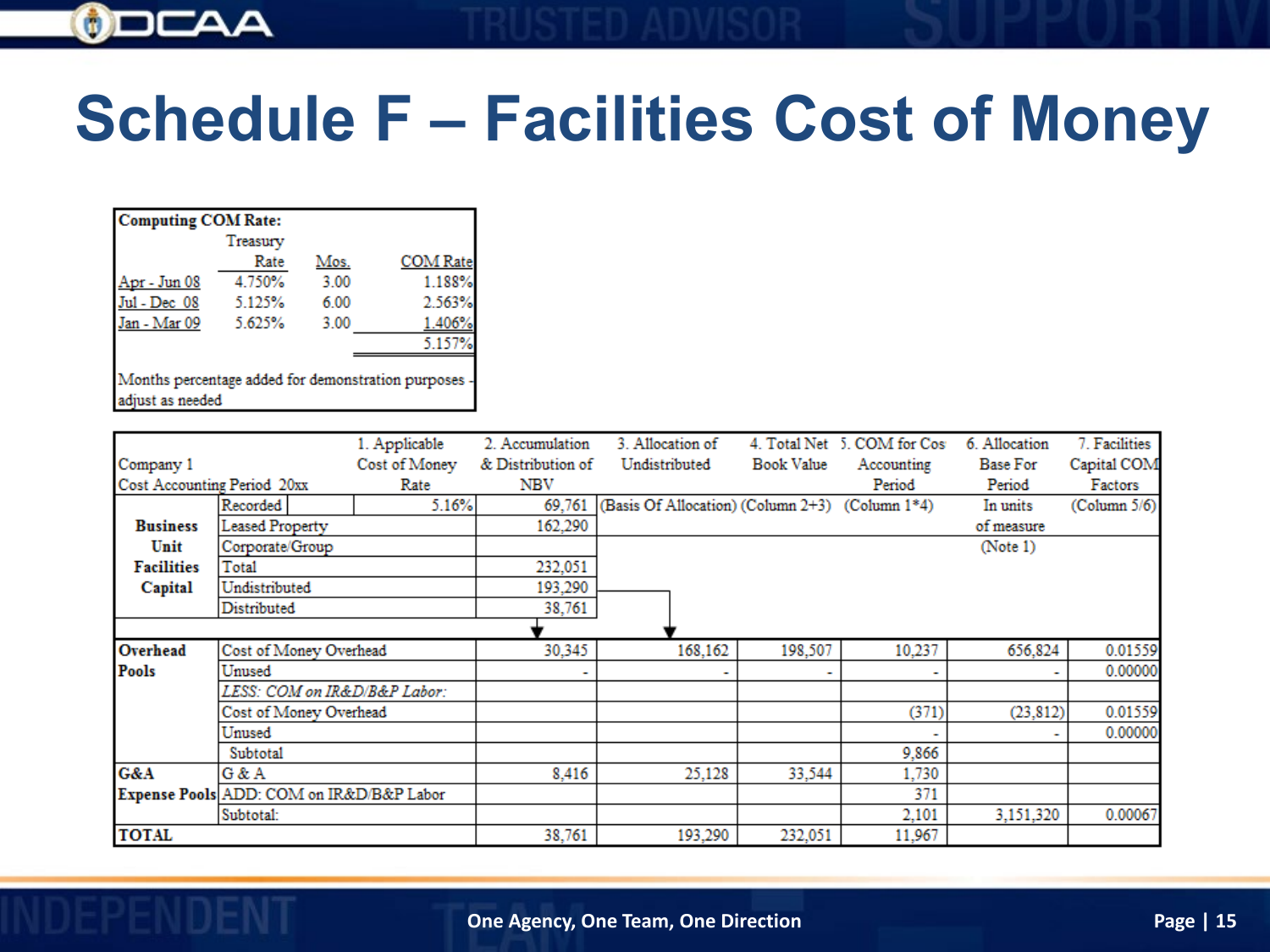

# **Schedule G Booked and Claimed Direct Costs**

| <b>AMOUNT</b>       |                    |                |                      |
|---------------------|--------------------|----------------|----------------------|
| PER GENERAL         |                    | <b>AMOUNT</b>  |                      |
| LEDGER <sup>+</sup> | <b>ADJUSTMENTS</b> | <b>CLAIMED</b> | Ref.                 |
| 656,824             |                    | 656,824        | <b>Summary Sch H</b> |
| 35,173              | (1,687)            | 33,486         | <b>Summary Sch H</b> |
| 843,192             |                    | 843,192        | <b>Summary Sch H</b> |
| 187,493             | (3,183)            | 184,310        | <b>Summary Sch H</b> |
| 944,841             |                    | 944,841        | <b>Summary Sch H</b> |
| 2,667,523           | (4,870)            | 2,662,653      |                      |
|                     |                    |                |                      |

\* Includes IR&D/B&P direct costs

**One Agency, One Team, One Direction**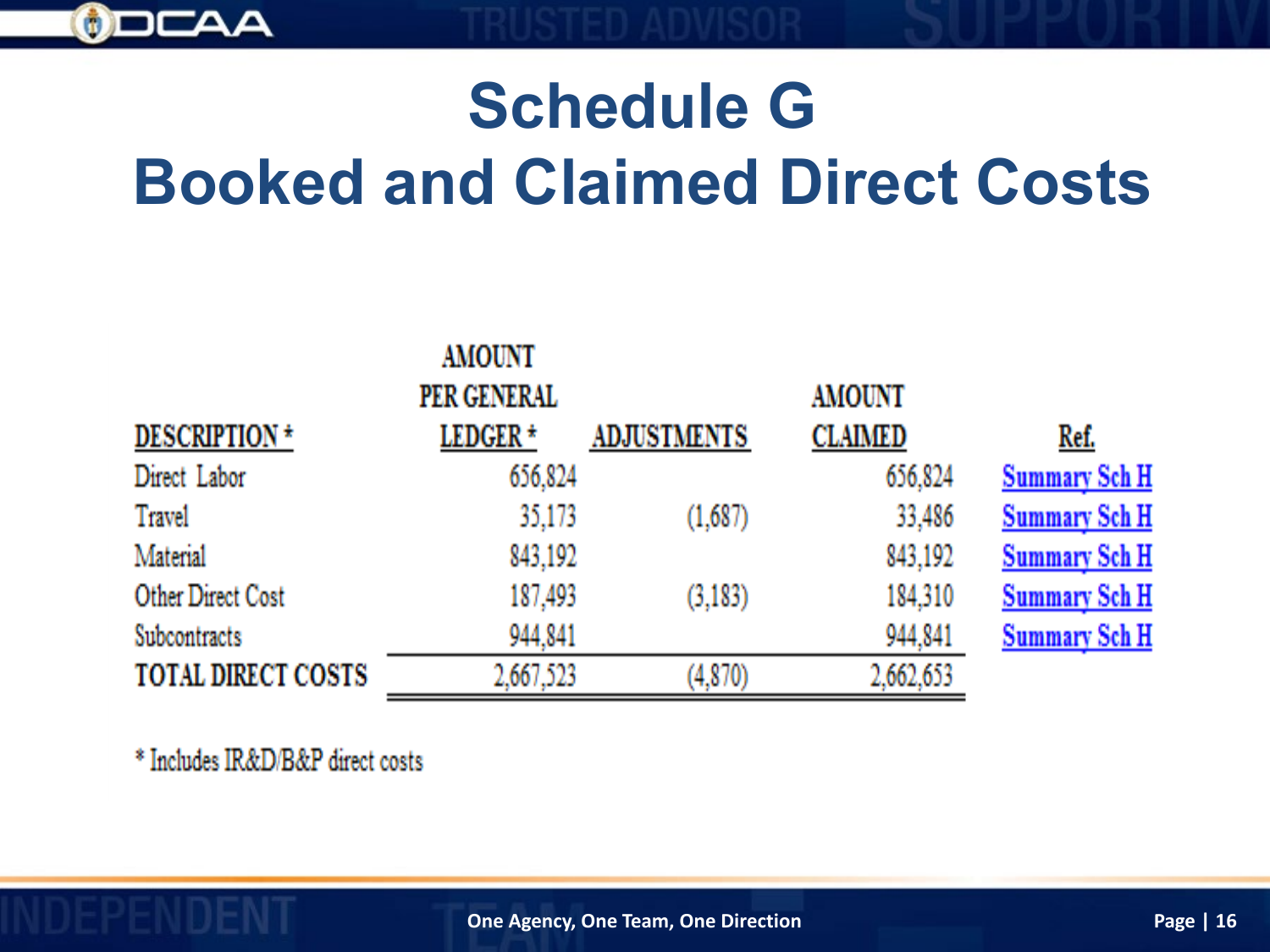

# **Schedule H - Direct Costs by Contract at Claimed Rates**

|                               |                                       |                    |         |        |          |         |                  | Total         | Claimed | <b>Direct</b>     | G&A         | Claimed |              | O/H        | G & A      |            |                       |
|-------------------------------|---------------------------------------|--------------------|---------|--------|----------|---------|------------------|---------------|---------|-------------------|-------------|---------|--------------|------------|------------|------------|-----------------------|
| <b>JOB</b>                    | Prime                                 | <b>SUBCONTRACT</b> | Total   |        |          |         | Sub-             | <b>Direct</b> | O/H     | <b>Costs Plus</b> | <b>Base</b> | G&A     | Total        | <b>COM</b> | <b>COM</b> | Total      | Grand                 |
| <b>ORDER</b>                  | <b>CONTRACT NUMBER</b>                | <b>NUMBER</b>      | Labor   | Travel | Material | ODC     | <b>Contracts</b> | Costs         | O/H     | O/H               | (TCI)       | Applied | <b>Costs</b> | Applied    | Applied    | <b>COM</b> | Total                 |
| A. COST TYPE:                 |                                       |                    |         |        |          |         |                  |               |         |                   |             |         |              |            |            |            |                       |
| 1201                          | N00039-90-C-0873                      |                    |         |        |          |         |                  |               |         |                   |             |         |              |            |            |            |                       |
|                               | Claimed                               |                    | 122,113 | 5.231  | 115,068  | 43,630  | 87,912           | 373,954       | 94,931  | 468,885           | 468,885     | 40,324  | 509,209      | 1,904      | 314        | 2,218      | 511,427               |
|                               | Not Claimed                           |                    | ×       | 1,687  |          | 3,183   |                  | 4,870         | $\sim$  | 4,870             | 4.870       | 419     | 5,289        | $\sim$     | -3         | -3         | 5,292                 |
| 1203                          | N00040-90-C-0874                      |                    | 16,387  | 836    | 312      | 1,212   | 15,341           | 34,088        | 12,739  | 46,827            | 46,827      | 4,027   | 50.854       | 255        | 31         | 286        | 51,140                |
| 1204                          |                                       | Clark Inc. subk    | 8,973   | 87     | 9,687    | 632     | 7,888            | 27,267        | 6,976   | 34.243            | 34.243      | 2,945   | 37,188       | n/a        | n/a        | ч.         | 37,188                |
| A. TOTAL COST TYPE            |                                       |                    | 147,473 | 7,841  | 125,067  | 48,657  | 111,141          | 440,179       | 114,646 | 554,825           | 554,825     | 47,715  | 602,540      | 2,159      | 348        | 2,507      | 605,047               |
|                               | <b>B. OTHER FLEXIBLY PRICED:</b>      |                    |         |        |          |         |                  |               |         |                   |             |         |              |            |            |            |                       |
| 1205                          | N000060-90-C-0913                     |                    | 210,312 | 8,932  | 38,643   | 59,613  | 89,732           | 407,232       | 163,497 | 570,729           | 570,729     | 49,083  | 619,812      | 3,279      | 382        | 3,661      | 623,473               |
|                               | <b>B. TOTAL OTHER FLEXIBLY PRICED</b> |                    | 210.312 | 8.932  | 38.643   | 59,613  | 89,732           | 407,232       | 163,497 | 570.729           | 570.729     | 49.083  | 619,812      | 3.279      | 382        | 3,661      | 623,473               |
|                               |                                       |                    |         |        |          |         |                  |               |         |                   |             |         |              |            |            |            |                       |
|                               | C. VAR. TIME & MATERIAL:              |                    |         |        |          |         |                  |               |         |                   |             |         |              |            |            |            |                       |
| 1301                          | N00022-96-D-0111                      |                    | ÷       |        |          |         |                  | ٠             | $\sim$  | $\sim$            | ×           | $\sim$  |              | ٠          |            | $\sim$     | $\tilde{\phantom{a}}$ |
|                               | Task Order No. 1                      |                    | 5,300   | 382    | 1,000    |         |                  | 6,682         | 4,120   | 10,802            | 10,802      | 929     | 11,731       | 83         |            | 90         | 11,821                |
|                               | Task Order No. 2                      |                    | 2,882   | 421    | 500      |         |                  | 3,803         | 2,240   | 6,043             | 6.043       | 520     | 6.563        | 45         |            | 49         | 6,612                 |
| 1305                          | F66777-97-D-0112                      |                    |         |        |          |         |                  | $\sim$        |         |                   |             | ×       |              |            |            | ×          |                       |
|                               | Task Order No. 1                      |                    | 2,911   | 171    | 750      |         |                  | 3,832         | 2,263   | 6,095             | 6,095       | 524     | 6,619        | 45         |            | 49         | 6,668                 |
|                               | C. TOTAL VAR. TIME & MATERIAL         |                    | 11,093  | 974    | 2,250    |         |                  | 14,317        | 8,623   | 22,940            | 22,940      | 1,973   | 24,913       | 173        | 15         | 188        | 25,101                |
|                               |                                       |                    |         |        |          |         |                  |               |         |                   |             |         |              |            |            |            |                       |
| D. VAR-FIXED PRICE:           |                                       |                    |         |        |          |         |                  |               |         |                   |             |         |              |            |            |            |                       |
|                               |                                       |                    | 99.819  | 5.338  | 16,724   | 12.914  | 147,318          | 282,113       | 77,599  | 359,712           | 359,712     | 30.935  | 390,647      | 1,556      | 241        | 1,797      | 392,444               |
|                               | <b>D. TOTAL VAR-FIXED PRICE</b>       |                    | 99,819  | 5,338  | 16,724   | 12,914  | 147,318          | 282,113       | 77,599  | 359,712           | 359,712     | 30,935  | 390,647      | 1,556      | 241        | 1,797      | 392,444               |
|                               |                                       |                    |         |        |          |         |                  |               |         |                   |             |         |              |            |            |            |                       |
|                               | E. VARIOUS COMMERCIAL WORK:           |                    |         |        |          |         |                  |               |         |                   |             |         |              |            |            |            |                       |
|                               |                                       |                    | 164,315 | 11,478 | 660,297  | 50,921  | 596,650          | 1,483,661     | 127,738 | 1,611,399         | 1.611.399   | 138,580 | 1,749,979    | $\sim$     | $\sim$     | $\sim$     | 1,749,979             |
|                               | E. TOTAL VARIOUS COMMERCIAL WORK      |                    | 164,315 | 11,478 | 660.297  | 50,921  | 596,650          | 1,483,661     | 127,738 | 1,611,399         | 1,611,399   | 138,580 | 1,749,979    | $\sim$     | $\sim$     | $\sim$     | 1,749,979             |
|                               |                                       |                    |         |        |          |         |                  |               |         |                   |             |         |              |            |            |            |                       |
|                               | <b>TOTAL CONTRACT COSTS</b>           |                    | 633,012 | 34,563 | 842,981  | 172,105 | 944,841          | 2,627,502     | 492,103 | 3,119,605         | 3,119,605   | 268,286 | 3,387,891    | 7,167      | 986        | 8,153      | 3,396,044             |
|                               |                                       |                    |         |        |          |         |                  |               |         |                   |             |         |              |            |            |            |                       |
|                               |                                       |                    |         |        |          |         |                  |               |         |                   |             |         |              |            |            |            |                       |
|                               | IR&D                                  |                    | 14.287  | 366    | 126      | 9,232   |                  | 24,011        | 11,107  | 35,118            |             |         |              |            |            |            |                       |
|                               | B&P                                   |                    | 9,525   | 244    | 85       | 6,156   |                  | 16,010        | 7,405   | 23,415            |             |         |              |            |            |            |                       |
| <b>TOTAL IR&amp;D/B&amp;P</b> |                                       |                    | 23,812  | 610    | 211      | 15,388  | ×.               | 40,021        | 18,512  | 58,533            |             |         |              |            |            |            |                       |
|                               |                                       |                    |         |        |          |         |                  |               |         |                   |             |         |              |            |            |            |                       |
| <b>GRAND TOTAL</b>            |                                       |                    | 656,824 | 35,173 | 843,192  | 187,493 | 944,841          | 2,667,523     | 510,615 |                   |             |         |              |            |            |            |                       |
|                               |                                       |                    |         |        |          |         |                  |               |         |                   |             |         |              |            |            |            |                       |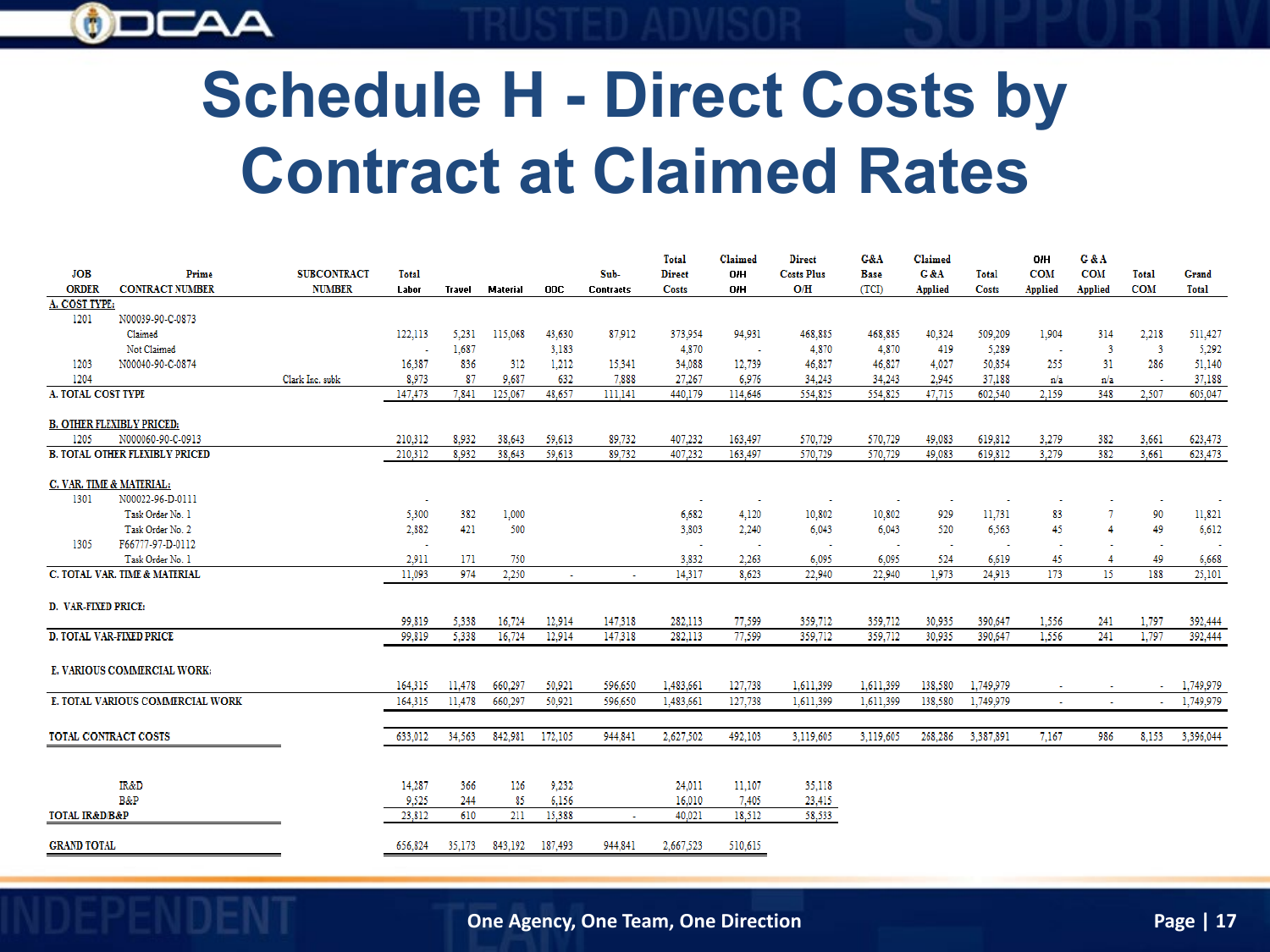

# **Schedule H-1 Government Participation**

|                        | Overhead           |          | G&A                |               |                |
|------------------------|--------------------|----------|--------------------|---------------|----------------|
| <b>Contract Type</b>   | <b>Base Amount</b> | <u>%</u> | <b>Base Amount</b> | $\frac{9}{6}$ | Ref.           |
| Cost-Type              | 147,473            | 22.5%    | 554,825            | 17.8%         | <b>SCHED H</b> |
| <b>Flexibly Priced</b> | 210,312            | 32.0%    | 570,729            | 18.3%         | <b>SCHED H</b> |
| T&M                    | 11,093             | 1.7%     | 22,940             | 0.7%          | <b>SCHED H</b> |
| Fixed Price            | 99,819             | 15.2%    | 359,712            | 11.5%         | <b>SCHED H</b> |
| Commercial             | 164,315            | 25.0%    | 1,611,399          | 51.7%         | <b>SCHED H</b> |
| IR&D/B&P               | 23,812             | 3.6%     |                    | $0.0\%$       | <b>SCHED H</b> |
| <b>Total</b>           | 656,824            | 100.0%   | 3,119,605          | 100.0%        |                |

Note: The purpose of this schedule is to present a general overview of the extent that cost-type and flexibly priced contracts participate in the absorption of indirect expenses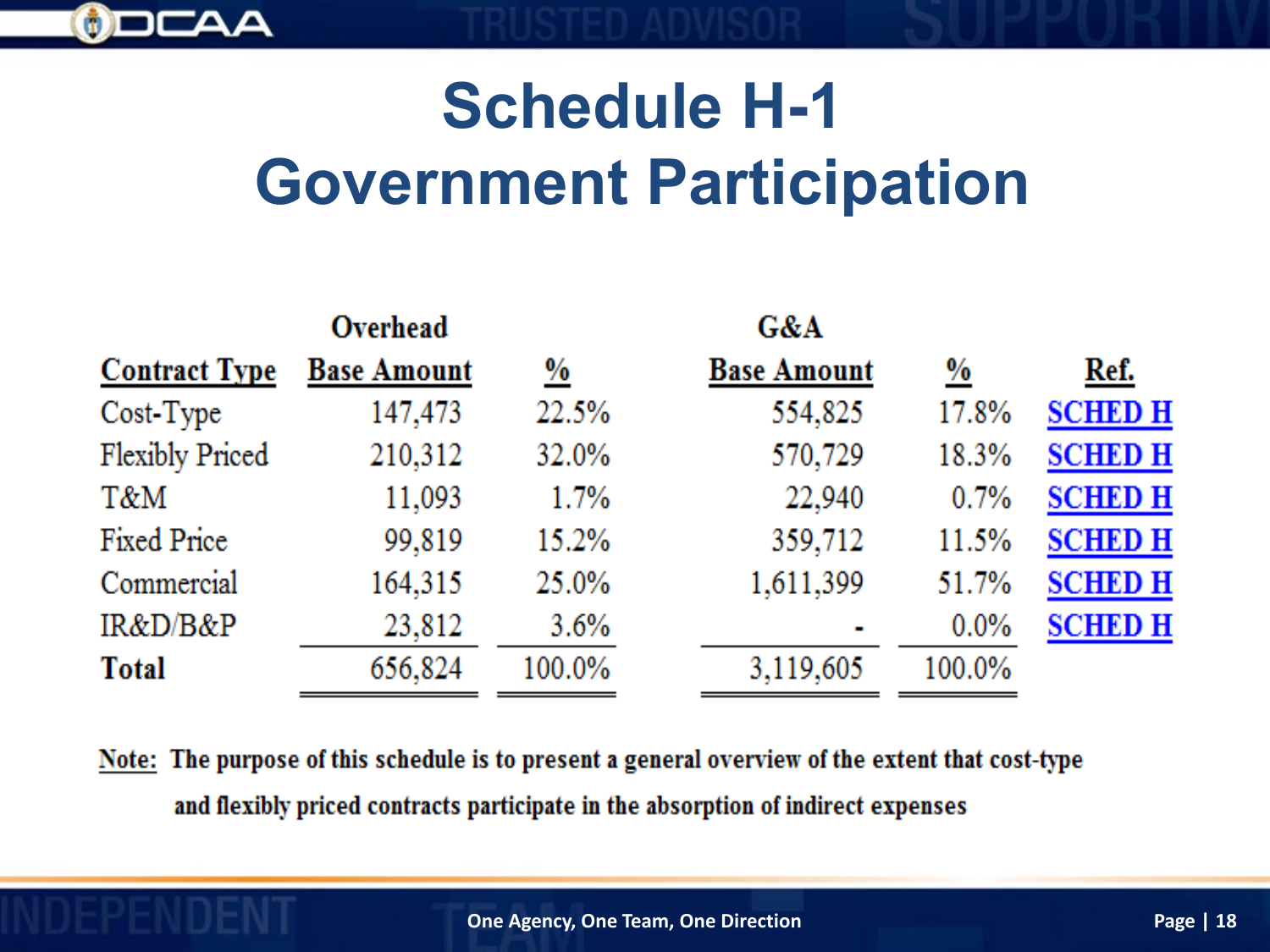

## **Schedule I – Cumulative Direct & Indirect Costs Claimed & Billed**

|                                                            |                 |       |                |                          |                          | <b>Unsettled/Claimed Direct</b>                        |                |                                   |               |        |                                         |               |           |            |
|------------------------------------------------------------|-----------------|-------|----------------|--------------------------|--------------------------|--------------------------------------------------------|----------------|-----------------------------------|---------------|--------|-----------------------------------------|---------------|-----------|------------|
|                                                            |                 |       |                | Prior                    |                          | And Indirect Costs Using                               |                |                                   |               |        |                                         |               |           |            |
|                                                            |                 |       | Subject        | Years                    |                          | Claimed                                                | Total          | Less                              | Net           |        | <b>Cumulative Billed (Manual Entry)</b> |               |           |            |
|                                                            |                 |       | To             | Settled                  |                          | Prior Year Current Year Cumulative Contract Cumulative |                |                                   |               |        | <b>Date Cost</b>                        |               | Over      | Physically |
|                                                            |                 |       | Penalty        | Total                    | Costs                    | Costs                                                  |                | Settled or Limitations Settled or |               |        | <b>Billed</b>                           |               | (Under)   | Complete   |
|                                                            |                 | Order | Clause         | Costs                    | EYE                      | EYE                                                    | <u>Claimed</u> | <u>Rebates/C</u>                  | Claimed       | PV No. | <b>Through</b>                          | <b>Amount</b> | Billing   |            |
| Contract No.                                               | Subcontract No. | No.   | Note (2)       | Note (3)                 | Note (4)                 | Note (4)                                               |                | Note (5)                          | Note (6)      |        |                                         |               |           | (Note 7)   |
|                                                            |                 |       |                |                          |                          |                                                        |                |                                   |               |        |                                         |               |           |            |
| <b>Cost Type &amp; Flexibly Priced:</b>                    |                 |       |                |                          |                          | <b>SCHEDH</b>                                          |                |                                   |               |        |                                         |               |           |            |
| N00039-90-C-0873                                           |                 | 1201  | Yes            | $\overline{\phantom{a}}$ | 126,821                  | 511,427                                                | 638,248        |                                   | 638,248       | 18     | 2/28/2009                               | 640,110       | 1,862     |            |
| N00040-90-C-0874                                           |                 | 1203  | Yes            | 382,595                  | 2,867,500                | 51,140                                                 | 3,301,235      |                                   | 3,301,235     | 30     | 3/31/2009                               | 3,295,110     | (6, 125)  |            |
|                                                            | Clark Inc. subk | 1204  | $\blacksquare$ | 359,626                  | 555,311                  | 37,188                                                 | 952,125        |                                   | 952,125       | 24     | 1/31/2009                               | 960,100       | 7,975     | Yes        |
| N000060-90-C-0913                                          |                 | 1205  | Yes            | 591,362                  | 443,916                  | 623,473                                                | 1,658,751      |                                   | 1,658,751     | 33     | 3/31/2009                               | 1,640,426     | (18, 325) | Yes        |
| <b>Subtotal Cost Type &amp; Flexibly Priced</b>            |                 |       |                |                          |                          |                                                        | 6,550,359      |                                   | 6,550,359     |        |                                         | 6,535,746     | (14, 613) |            |
|                                                            |                 |       |                |                          |                          |                                                        |                |                                   |               |        |                                         |               |           |            |
|                                                            |                 |       |                |                          |                          |                                                        |                |                                   |               |        |                                         |               |           |            |
|                                                            |                 |       |                |                          |                          |                                                        |                |                                   |               |        |                                         |               |           |            |
| <b>Time &amp; Material:</b>                                |                 |       |                |                          |                          | <b>SCHED K</b>                                         |                |                                   |               |        |                                         |               |           |            |
| N00022-96-D-0111                                           |                 | 001   |                |                          | $\overline{\phantom{a}}$ | 10,601                                                 | 10,601         |                                   | 10,601        | 6      | 12/31/2008                              | 10,848        | 247       | Yes        |
| N00022-96-D-0111                                           |                 | 002   | $\blacksquare$ |                          | $\blacksquare$           | 5,950                                                  | 5,950          |                                   | 5,950         | 6      | 12/31/2008                              | 5,000         | (950)     |            |
| F66777-97-D-0112                                           |                 | 001   |                |                          | $\blacksquare$           | 6,000                                                  | 6,000          |                                   | 6,000         | 2      | 12/31/2008                              | 5,750         | (250)     |            |
| <b>Subtotal Time &amp; Material Contracts</b>              |                 |       |                |                          |                          |                                                        | 22,551         |                                   | <u>22,551</u> |        |                                         | 21,598        | (953)     |            |
| Total - Cost/Flexibly Priced and Time & Material Contracts |                 |       |                |                          |                          |                                                        | 6,572,910      |                                   | 6,572,910     |        |                                         | 6,557,344     | (15, 566) |            |
|                                                            |                 |       |                |                          |                          |                                                        |                |                                   |               |        |                                         |               |           |            |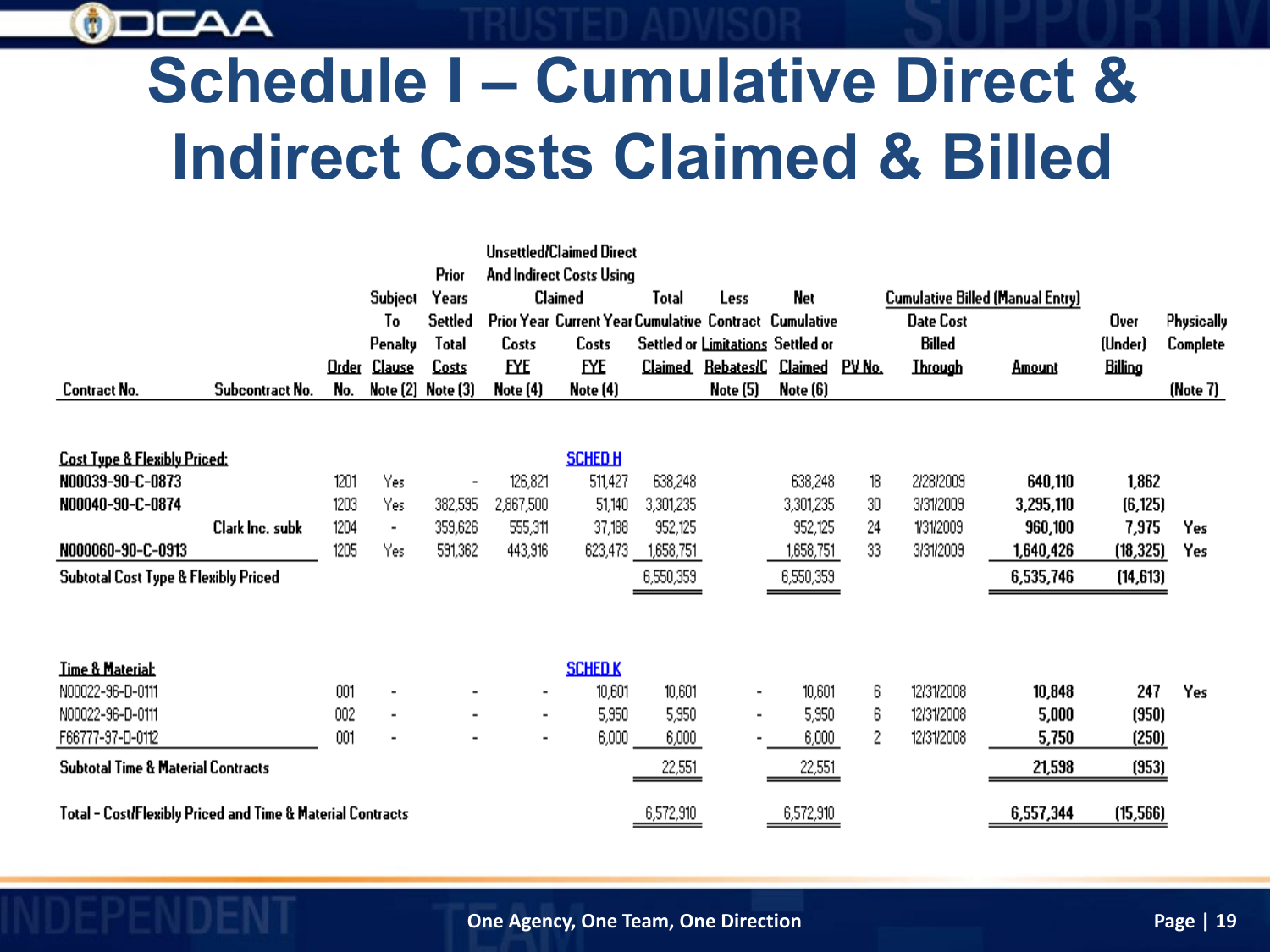

## **Schedule J – Subcontract Information**

#### Cost-type subcontracts issued under flexibly priced prime contracts: Yes X No

|                 |                                                     | SUBCONTRACTOR'S                                                | POINT OF CONTACT                                                 | <b>SUBCONTRACT</b> |                      | Performance Period             | <b>INCURRED</b> | AWARD       |
|-----------------|-----------------------------------------------------|----------------------------------------------------------------|------------------------------------------------------------------|--------------------|----------------------|--------------------------------|-----------------|-------------|
| SUBCONTRACT NO. | PRIME CONTRACT NO.                                  | <b>NAME &amp; ADDRESS</b>                                      | AND PHONE NO.                                                    | <b>VALUE</b>       | From                 | To                             | IN FY 2009      | TYPE        |
| P.O. #XYZ0998R  | N00039-05-C-0873                                    | Small Company<br>1445 Southpark Blvd.<br>Buffalo, NY 14206     | Ms. Donna Charleston<br>Marketing Manager<br>(716) 883-8700 X317 |                    | \$110,500 3/16/2006  | 6/30/2009                      | \$87,912        | <b>CPFF</b> |
| P.O. #XYZ0776R  | N00040-05-C-0874                                    | Tanza Enterprises<br>87B Executive Park<br>Fairfax, VA 22033   | Mr. Mike Tanza<br>President<br>(703) 983-5640                    |                    | \$895,000 4/20/2006  | 12/2//2010                     | \$15,341        | <b>CPFF</b> |
| P.O. #XYZ01032R | Subcontract to Clark Inc.<br>Prime N00039-05-C-0875 | Argonautics, Inc.<br>555 Ocean Parkway<br>Anaheim, CA 92803    | Mr. Ted Kessel<br>Marketing Manager<br>(714) 998-2000 X12        |                    |                      | \$152,500 7/25/2008 10/16/2011 | \$7,888         | <b>CPFF</b> |
| P.O. #XYZ1213R  | N00060-05-C-0913                                    | <b>DSK</b> Corporation<br>3559 Vaulting Road<br>York, PA 17405 | Ms. Jane Matthews<br>Marketing<br>(717) 992-7800                 |                    | \$236,135 10/12/2008 | 3/15/2009                      | \$49,732        | <b>CPFF</b> |
| P.O. #XYZ0822R  | N00060-05-C-0913                                    | Aristeo Associates<br>546 Arroyo Drive<br>Carlsbad, NM 87112   | Mr.Vince Aristeo<br>President<br>$(504) 535 - 1600$              |                    | \$100,000 5/14/2007  | 5/14/2008                      | \$40,000        | <b>CPFF</b> |

T&M/LH subcontracts issued under flexibly priced prime contracts: Yes \_\_ No \_\_

Incentive subcontracts under flexibly priced prime contracts: Yes \_\_\_\_\_\_ No \_\_\_\_\_

Subcontract orders based on cost issued under IDIQ prime contracts: Yes\_\_\_\_\_ No\_\_\_\_

Inter-divisional/intercompany and FFP effort issued under flexibly priced prime contracts: Yes No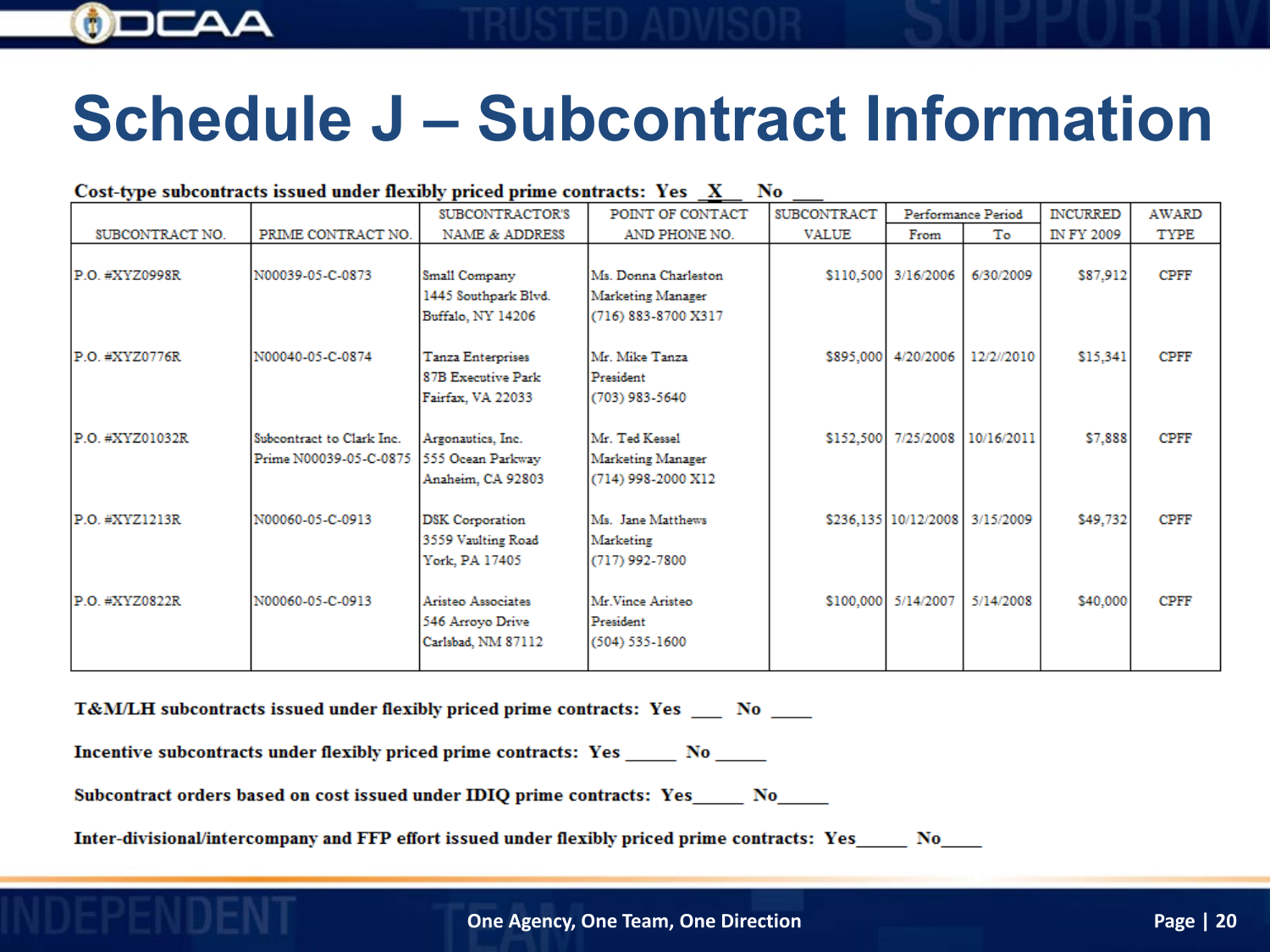

# **Schedule K - Hours and Amounts on Time & Material (T&M) Contracts**

| Contract Labor            |                   |     | Contract No. N00022-96-D-0111 |          |                 | Contract No. N00022-96-D-0111 |  |
|---------------------------|-------------------|-----|-------------------------------|----------|-----------------|-------------------------------|--|
| Category (1)              | <b>Task: 001</b>  |     |                               |          | Task: 002       |                               |  |
| <b>LABOR</b>              | <u> Rate (2)</u>  | яЩ  | Amount                        | Rate (2) | Ящ              | Amount                        |  |
| Program Manager           | \$<br>25.00       | 100 | 2,500                         | \$25.00  | 50              | 1,250                         |  |
| <b>Senior Engineer</b>    | \$<br>20.00       | 100 | 2,000                         | \$17.50  | 100             | 1,750                         |  |
| Engineer                  | 15.00             | 200 | 3,000                         | \$12.50  | 100             | 1,250                         |  |
| Analyst                   | 12.50             | 100 | 1,250                         | \$12.50  |                 |                               |  |
| <b>Technical Typist</b>   | \$<br>7.00        | 50  | 350                           |          | $$7.00$ $\_100$ | 700                           |  |
| <b>TOTAL</b>              |                   | 550 | 9,100                         |          | 350             | 4,950                         |  |
|                           |                   |     |                               |          |                 |                               |  |
| <b>OTHER COSTS</b>        |                   |     |                               |          |                 |                               |  |
| <b>Material Costs (3)</b> |                   |     | 1,000                         |          |                 | 500                           |  |
| <b>Travel Costs (3)</b>   |                   |     | 382                           |          |                 | 421                           |  |
|                           | <b>Sched A</b>    |     |                               |          |                 |                               |  |
| <b>G&amp;A@:</b>          | $8.60 \times (4)$ |     | 119                           |          |                 | 79                            |  |
| Subtotal                  |                   |     | 1,501                         |          |                 | 1,000                         |  |
|                           |                   |     |                               |          |                 |                               |  |
| <b>TOTAL</b>              |                   |     | 10,601                        |          |                 | 5,950                         |  |
| <b>Task Ceilings</b>      |                   |     | 25,000                        |          |                 | 12,500                        |  |

#### **Explanatory Notes**

(1) Represents effort performed by the company. Any subcontract effort should be identified separately.

(2) Represents rates specified in the contract which may be higher or lower than actual rates incurred.

(3) Represents actual costs recorded in the cost records.

(4) G&A applied at the claimed rate to Material (if not Value-added base) and Travel Costs.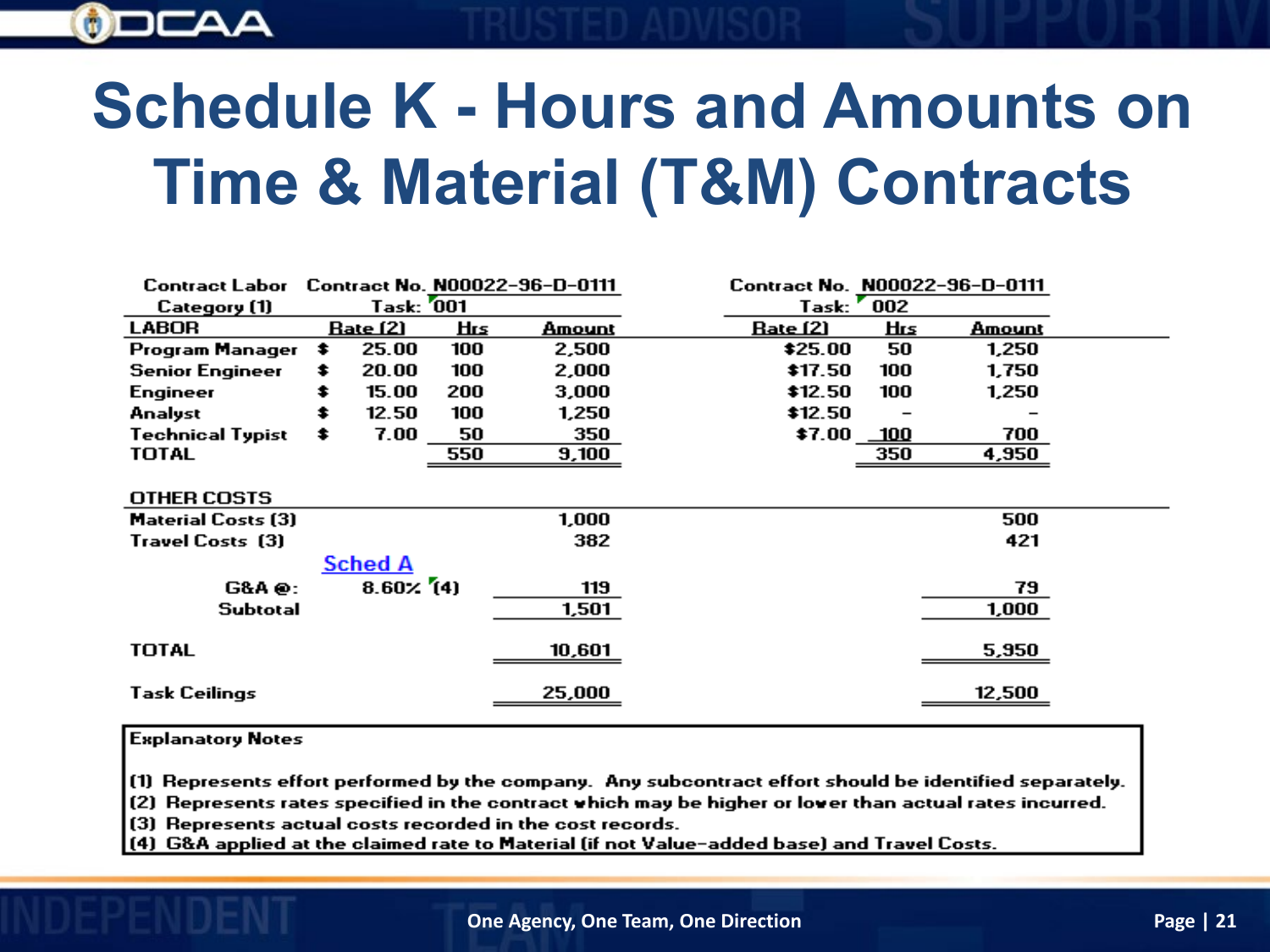

## **Schedule L – Payroll Reconciliation**

|          |                                                         | General         |                        |
|----------|---------------------------------------------------------|-----------------|------------------------|
| Acct No. | <b>Description</b>                                      | Ledger          | <b>Reference</b>       |
|          | <b>Direct Labor:</b>                                    | 656,824         | <b>Summary SCHED H</b> |
|          |                                                         |                 |                        |
|          | General & Administrative:                               |                 | <b>SCHED B</b>         |
|          | 8310 Salaries                                           | 90,007          |                        |
|          | 8528 Holiday Wages                                      | 2,321           |                        |
|          | 8540 Vacation Wages                                     | 5,812           |                        |
|          | 8530 Sick Leave                                         | 987             |                        |
|          | 8531 Personal Absence                                   | 1,082           |                        |
|          | <b>Overhead Pools:</b>                                  |                 | SCHED C (x)            |
|          | 7001 Wages                                              | 33,060          |                        |
| 8421     | Holiday Wages                                           | 20,181          |                        |
|          | 8422 Vacation                                           | 25,440          |                        |
|          | 8423 Sick Leave                                         | 14,318          |                        |
|          | 8425 Severance Pay (in full)                            | 32,419          |                        |
|          | <b>Intermediate Pools:</b>                              |                 | <b>SCHED D (x)</b>     |
|          | 8110 Occupancy Wages                                    | 23,280          |                        |
|          | Overtime Premium (in ODCs)                              | 270             |                        |
|          | Overtime Premium                                        |                 |                        |
|          |                                                         |                 |                        |
|          | Other Adjustment to arrive at Total Payroll Distributed |                 |                        |
|          | (Provide detailed support)                              |                 |                        |
|          | TOTAL LABOR DISTRIBUTION                                | 906,001         |                        |
|          |                                                         |                 |                        |
|          |                                                         | <b>PER IRS</b>  |                        |
|          |                                                         | <b>FORM 941</b> |                        |
|          | 1ST QTR.                                                | 228,479         |                        |
|          | 2ND QTR                                                 | 228,236         |                        |
|          | 3rd QTR.                                                | 237,206         |                        |
|          | 4th QTR.                                                | 220,167         |                        |
|          | Plus: Current Year Accrual                              | 15,128          |                        |
|          | Minus: Prior Year Accrual                               | (33, 214)       |                        |
|          | Other Adjustments                                       | 9,999           |                        |
|          | <b>TOTAL PAYROLL</b>                                    | 906,001         |                        |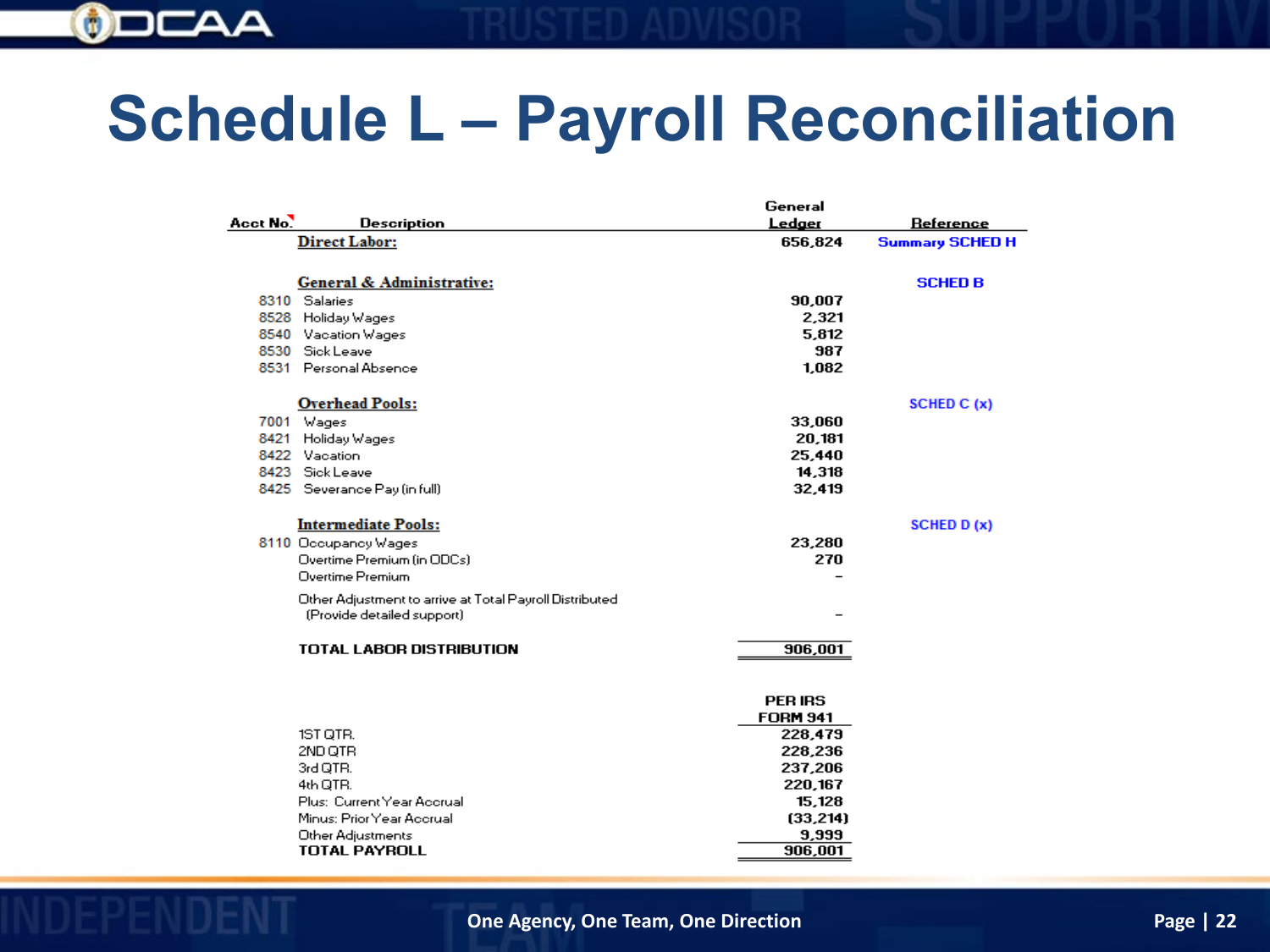

## **Schedule M**

# **Accounting/Organization Changes, etc.**

This schedule provides information related to the following:

Significant decisions, agreements or approvals (e.g., pension plan, billing rates or contract ceilings)

Significant accounting or organization changes (e.g., changes to indirect pool structure or mergers and acquisitions)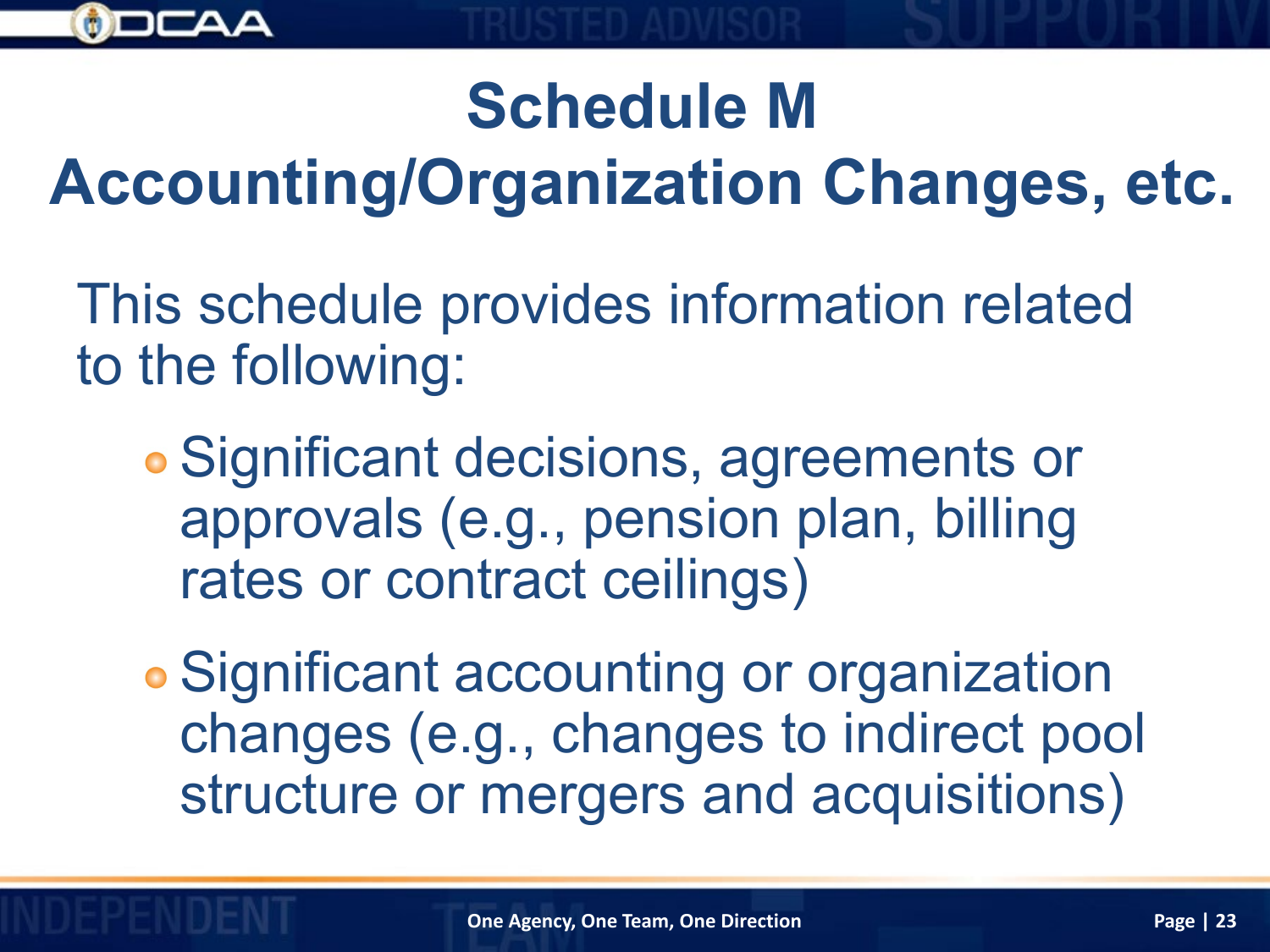

## **Schedule N – Certificate of Indirect Costs**

**Certificate of Final Indirect Costs Fiscal Year End - 3/31/2009** 

This is to certify that I have reviewed this proposal to establish final indirect cost rates and to the best of my knowledge and belief:

1. All costs included in the proposal \_\_ fidentify proposal and datel

to establish final

indirect cost rates for \_\_\_\_\_\_\_\_ (identify period covered by rate) are allowable in accordance with the cost principles of the **Federal Acquisition Regulation (FAR) and its supplements** applicable to the contracts to which the final indirect cost rates will apply; and

2. This proposal does not include any costs which are expressly unallowable under applicable cost principles of the FAR or its supplements.

Firm:

Signature:

Title:

Date of Execution:

FAR Part 52.242-4-- Certification of Final Indirect Costs.

As prescribed in 42.703-2(f), insert the following clause:

Certification of Final Indirect Costs (Jan 1997)

(a) The Contractor shall --

(1) Certify any proposal to establish or modify final indirect cost rates;

(2) Use the format in paragraph (c) of this clause to certify; and

(3) Have the certificate signed by an individual of the Contractor's organization at a level no lover than a vice president or chief financial officer of the business segment of the Contractor that submits the proposal.

(b) Failure by the Contractor to submit a signed certificate, as described in this clause, may result in final indirect costs at rates unilaterally established by the **Contracting Officer.** 

(c) The certificate of final indirect costs shall read as follows: (see above)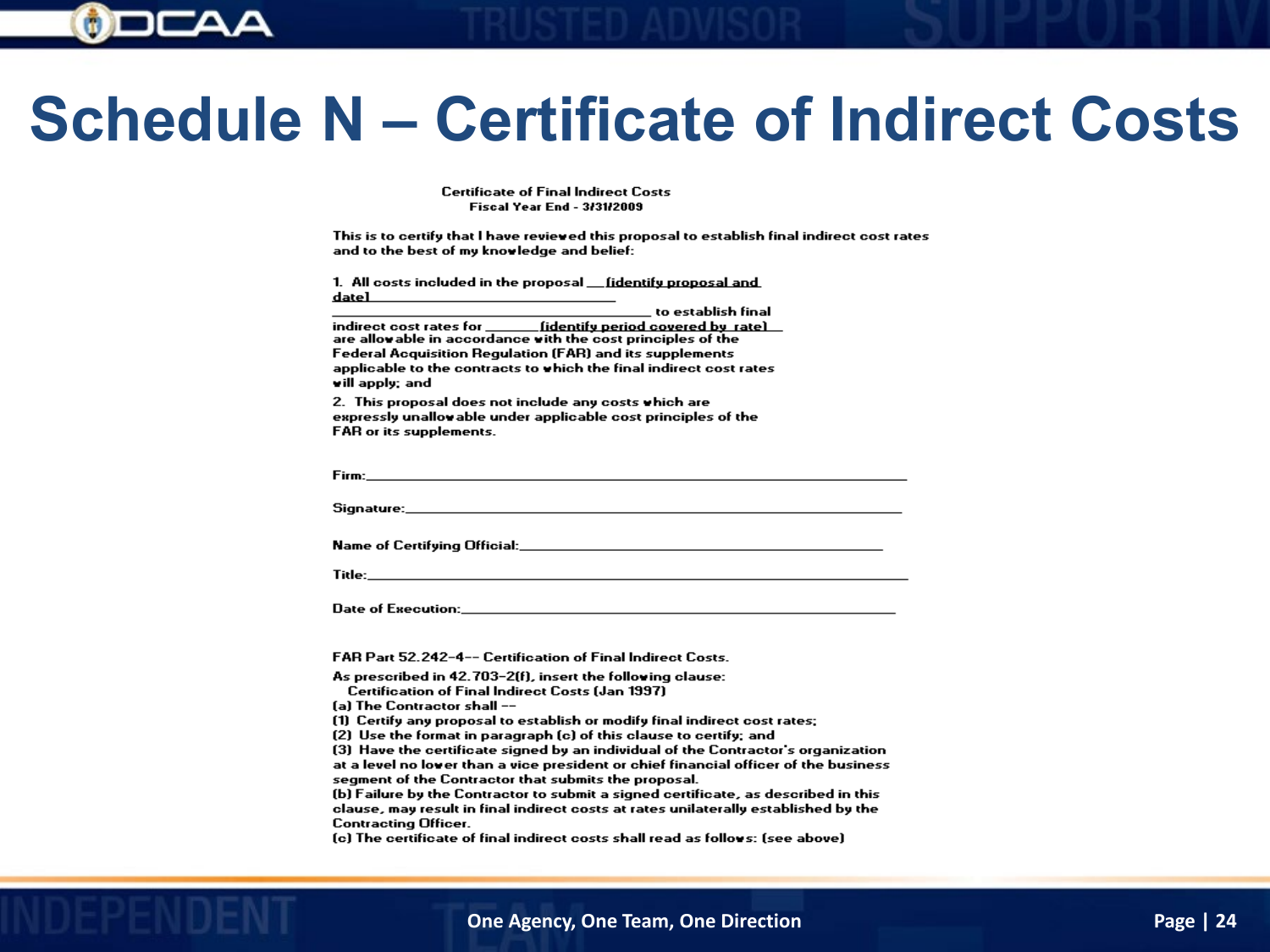

## **Schedule O – Contract Closing Info**

|                        | Ready          |                           |          |          | Level of Effort         |                         |                 |        |       |
|------------------------|----------------|---------------------------|----------|----------|-------------------------|-------------------------|-----------------|--------|-------|
|                        |                | <b>Performance Period</b> |          | To       | <b>Contract Ceiling</b> | <b>Cumulative Hours</b> |                 |        |       |
| <b>Contract No.</b>    | Order No.      | Erom                      | IΩ       | Close(1) | Amount (2)              | Eee(3)                  | <b>Required</b> | Actual | Notes |
| Cost Type:             |                |                           |          |          |                         |                         |                 |        |       |
| Subcontract-Clark Inc. | ٠              | 2/16/05                   | 2/28/09  | Yes      | 1,000,000               | 60,000                  | 15,000          | 14,588 |       |
| N00060-95-C-0913       | $\blacksquare$ | 30131101                  | 12/28/08 | Yes      | 1,750,000               | 112,000                 | 27,500          | 28,950 |       |
| Time & Material        |                |                           |          |          |                         |                         |                 |        |       |
| N00022-96-D-0111       | 001            | 7/1/06                    | 12/31/08 | Yes      | 25,000                  |                         |                 |        |       |

#### **Preparation Notes:**

(1) Indicate whether the contract is ready to close based on all information available. If the contract is not ready to close (e.g., a contract modification is being pursued), the reasons why should be stated in a footnote:

(2) Provide the overall contract ceiling amount before fee, for the type of contract.

(3) Provide fee amount as provided by the contract. Include details of the fee computation for all flexibly priced incentive fee and level of effort type contracts, along with the contract modification used, in a footnote.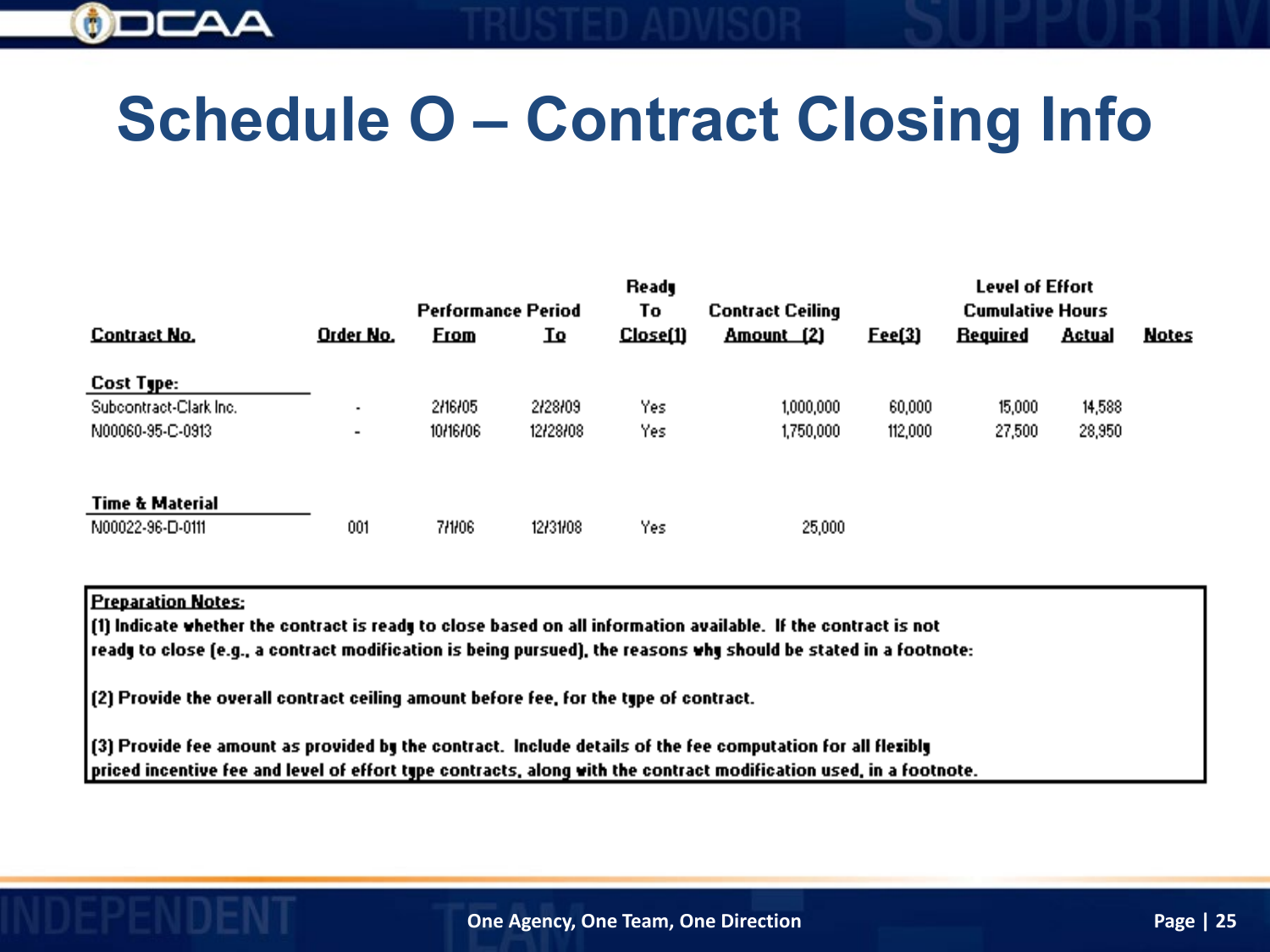

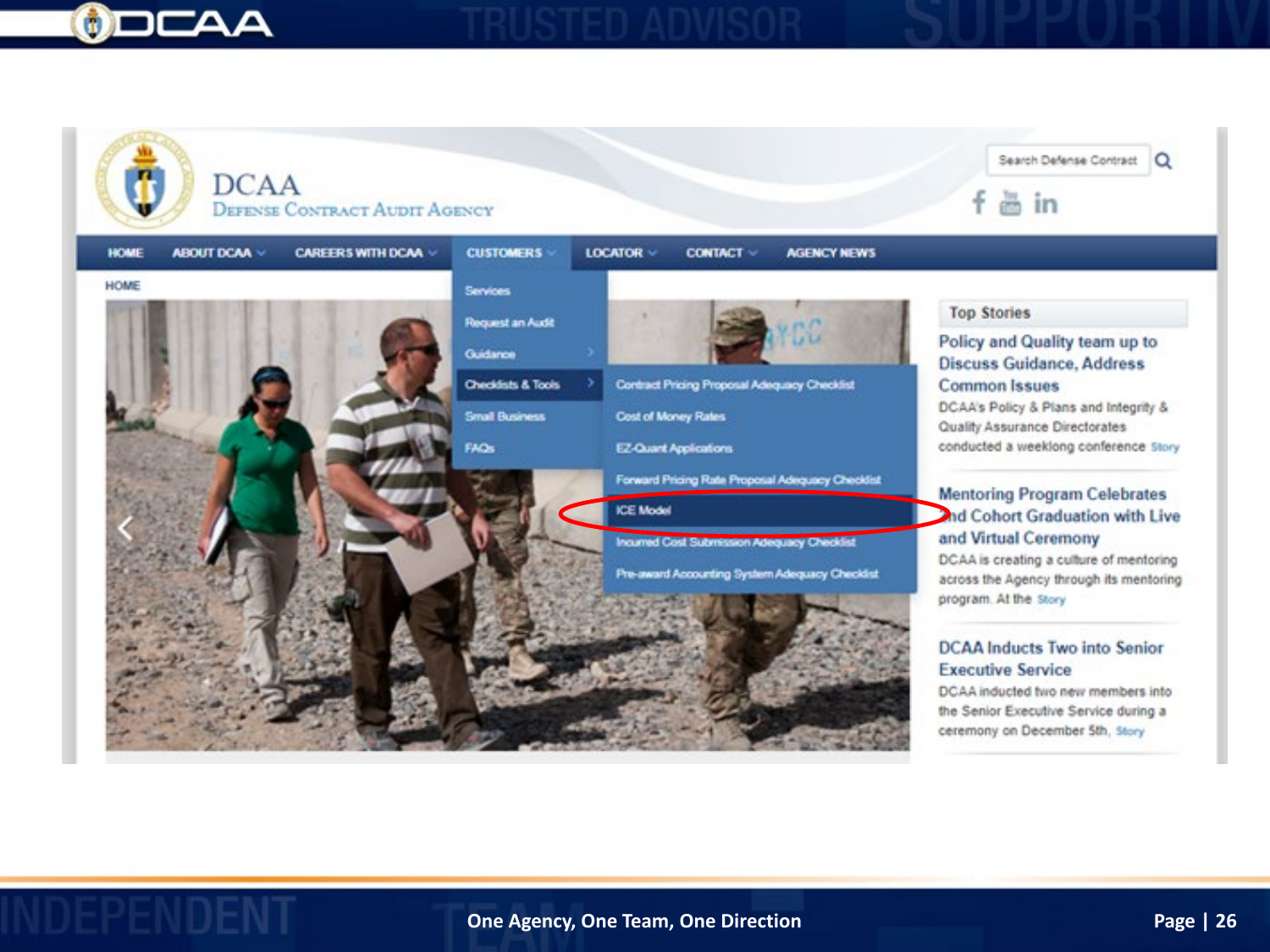

# **ICE Model**

- ICE Manual.pdf Complete instructions for using the ICE Model
- ICE Model.xls Template for Use in preparing Incurred Cost Proposal
- ICE Demo.xls Sample File with Data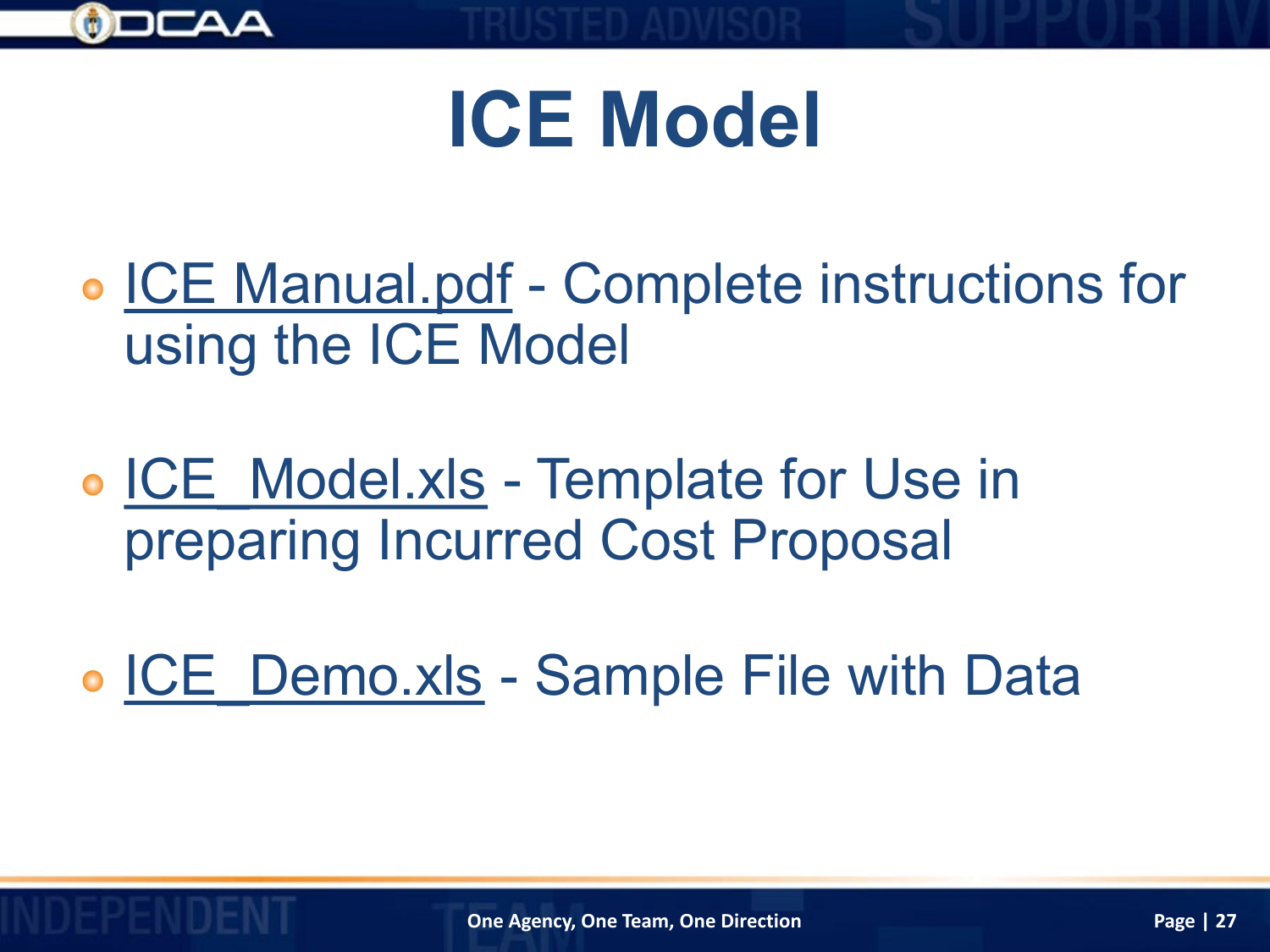

# **Other Schedules Provided by ICE**

- Comparative Analysis by pool and account
- Compensation for Certain Contractor Employees per FAR 31.205-6(p)
- o Identification of Prime Contracts Under Which the Contractor Performs as a Subcontractor
- Contract Brief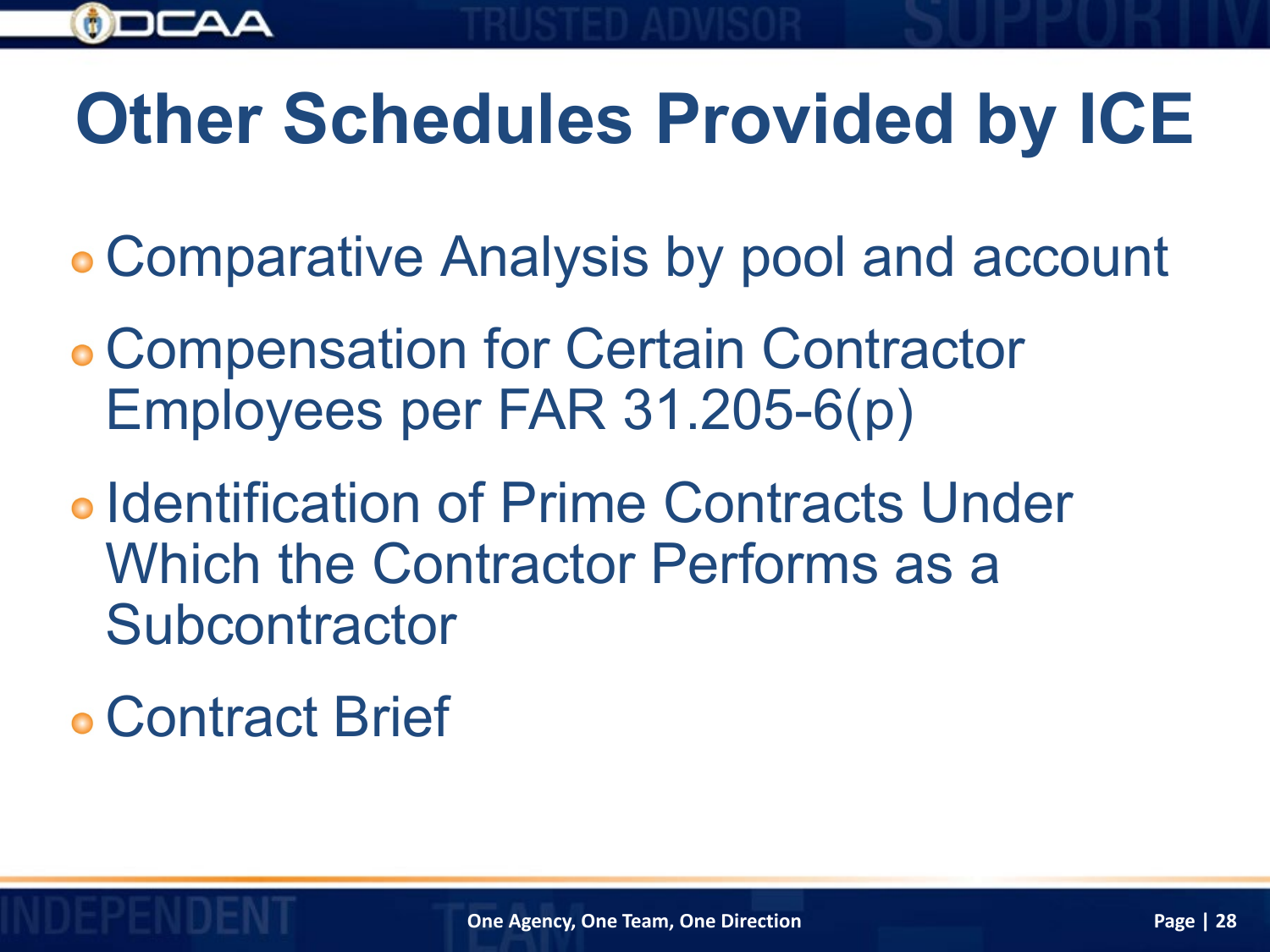# **Contractor Submission Portal**

What is Contractor Submission Portal (CSP)?

- CSP is an online application where contractors can easily and securely submit incurred cost proposals in one place on a platform they are already using.
	- Uses the Procurement Integrated Enterprise Environment (PIEE) platform.
	- All DoD contractors that use PIEE (almost 100%), can use this new platform.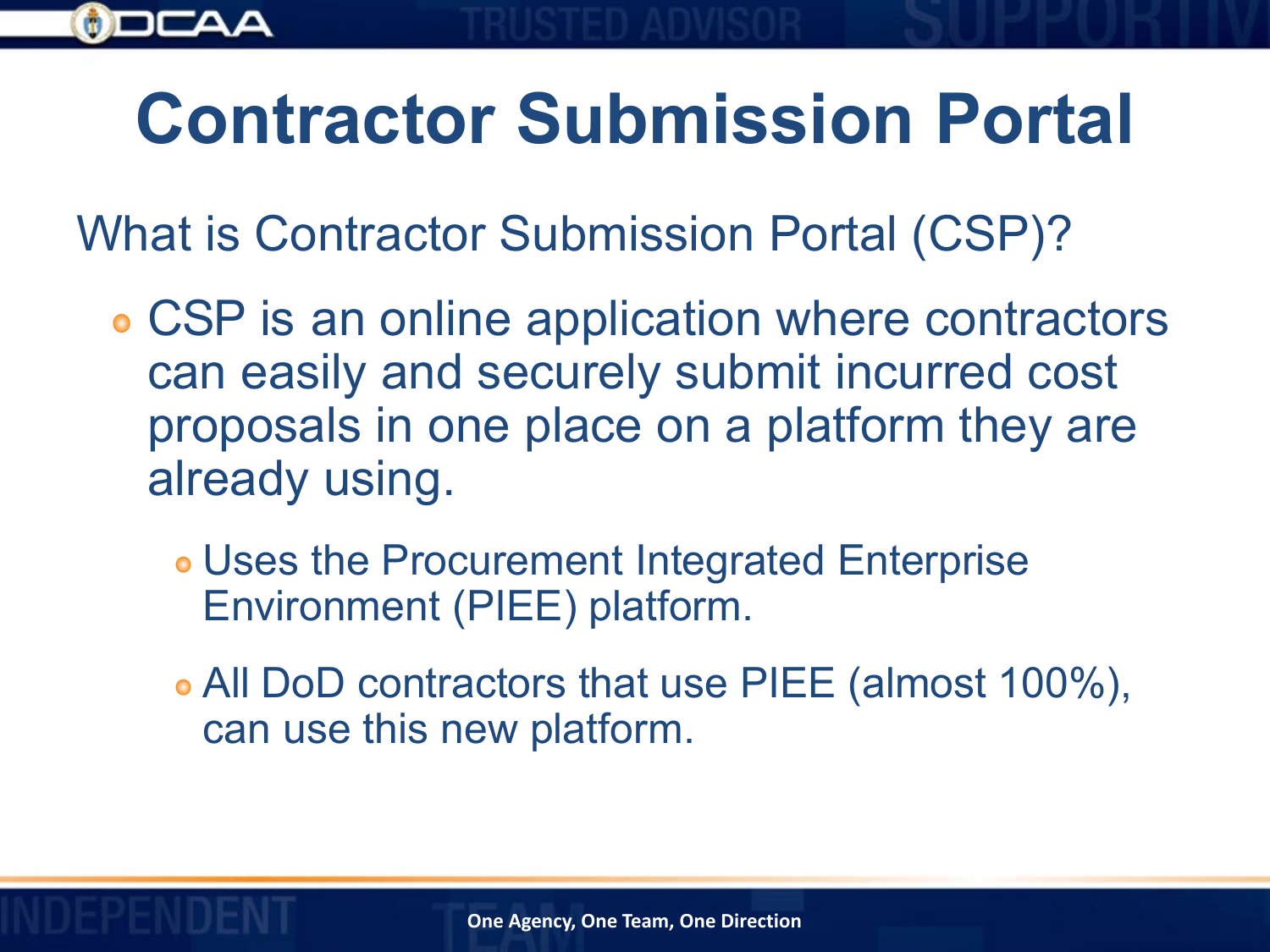# **Contractor Submission Portal**

Why did DCAA create the CSP?

- **Improves a manual undefined process whereby** contractors historically provided incurred cost proposals using a variety of methods (e-mail, disc, shared drives, paper, etc).
- Delineates an easy, systematic, and organized process which identifies and monitors incurred cost proposals.
- Validation of receipt to both Government and Contractor.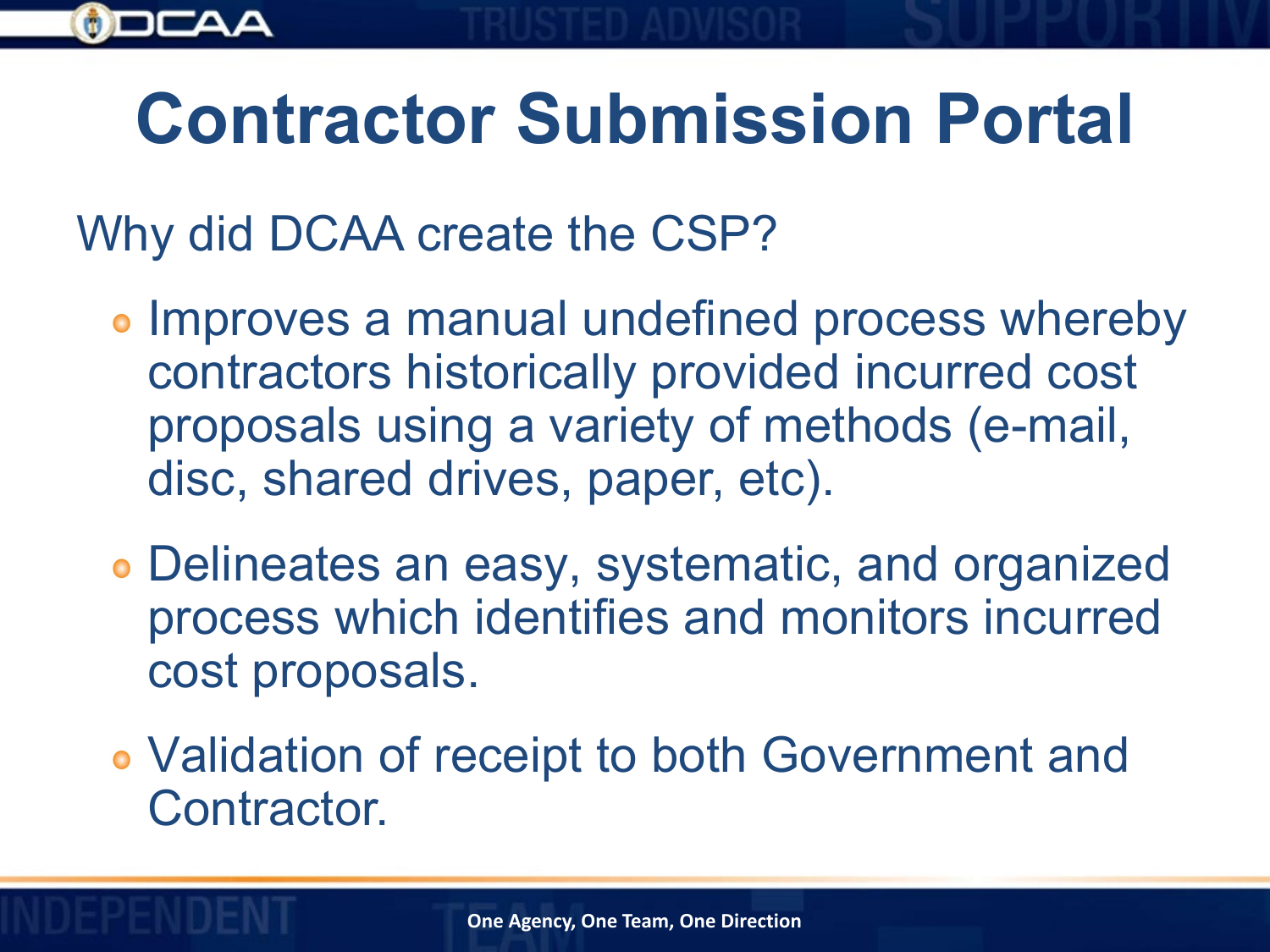

## **Contractor Submission Portal Benefits**

- Simple online process for initiating, updating, and withdrawing IC proposal.
- Secure application optimized to protect contractor information.
- Automated notification of successful submission to FAO.
- Capacity to handle large IC submissions.
- Centralized file management to ensure proper version control.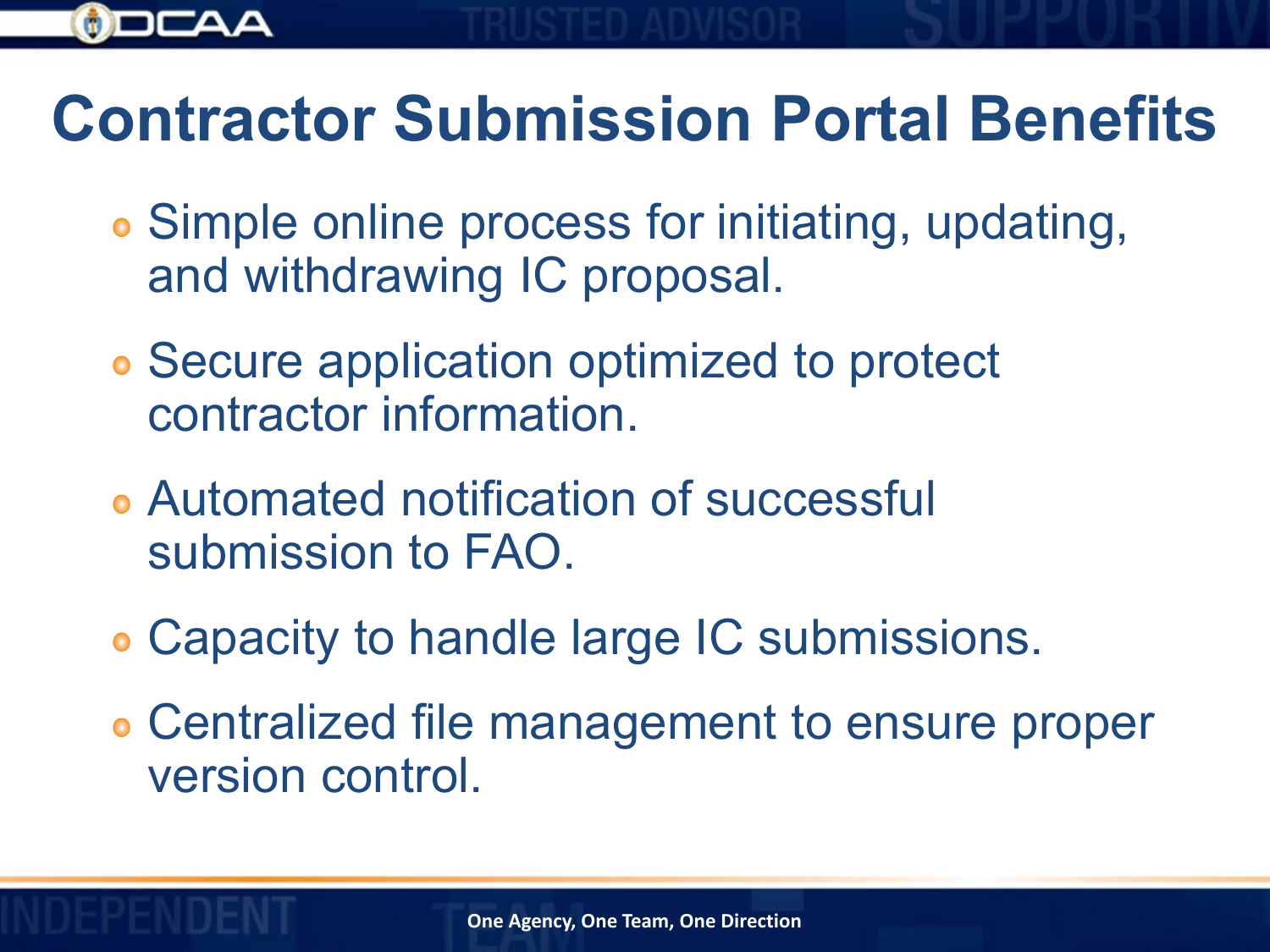

# **Getting Started**

### The user requests CSP role.

### The Request is processed through PIEE

The PIEE Approves the Role.

Once the role is approved the CSP appears in the PIEE profile.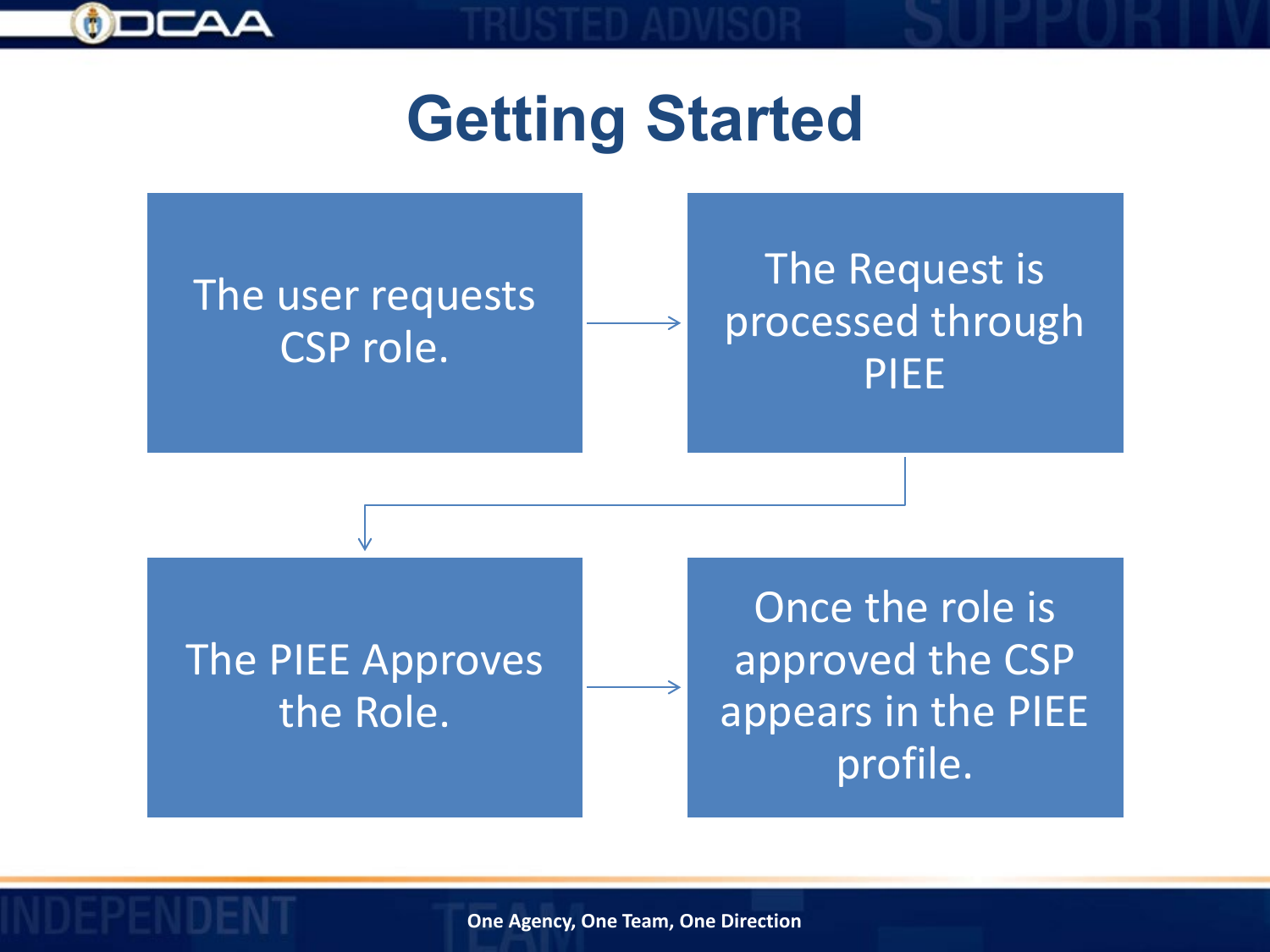

## **Incurred Cost Proposal Submission**

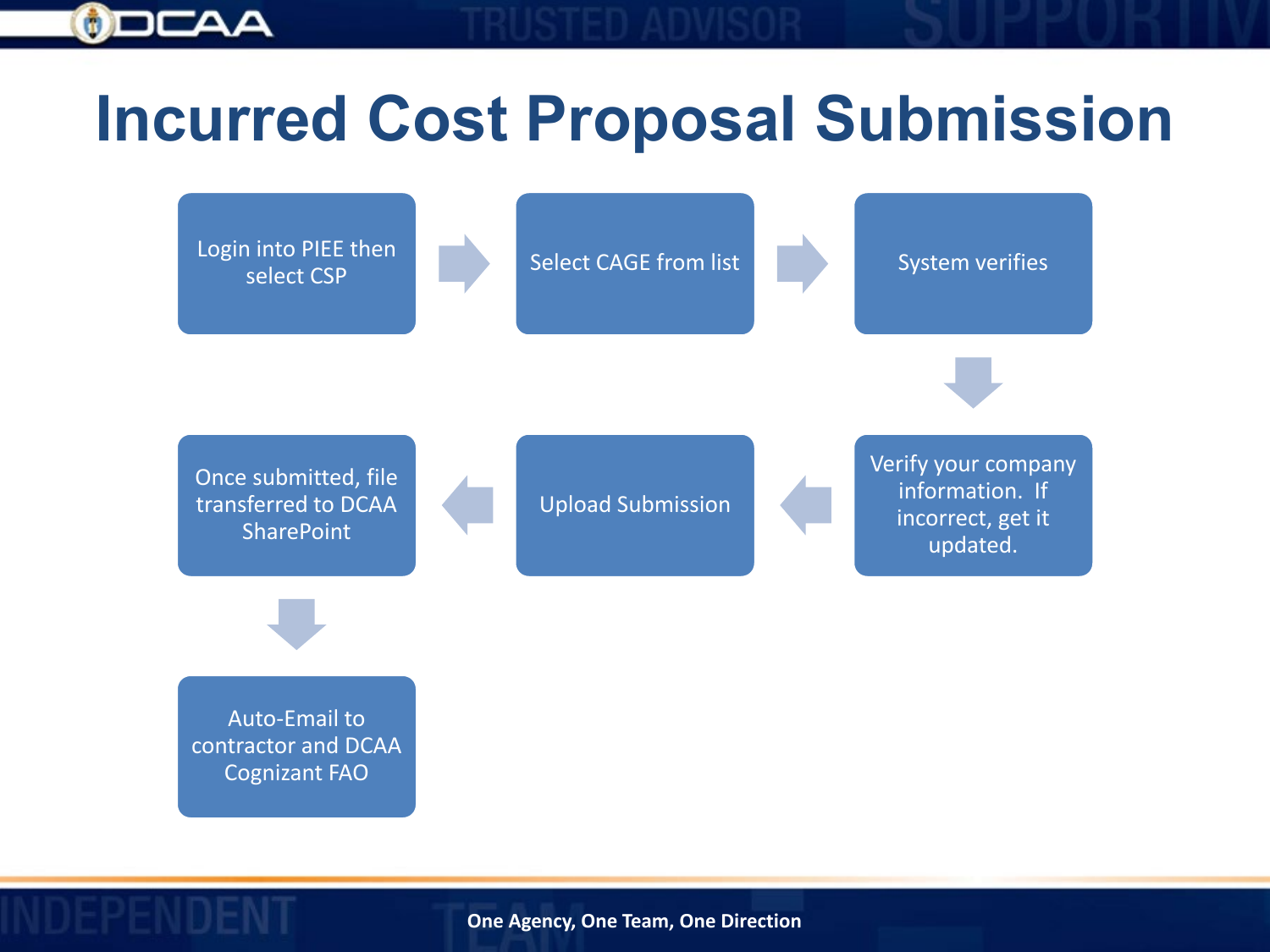

## **How does the new system keep your data secure?**

- CSP can only be accessed through PIEE and the approved Commercial and Government Entity (CAGE) Codes in the profile.
- PIEE approval required for access request to any new CAGE Code not within a users CSP profile.
- Data is transferred one way only (from CSP to DCAA SharePoint).
- The web browser is secure -encrypted in hypertext transfer protocol secure (HTTPS).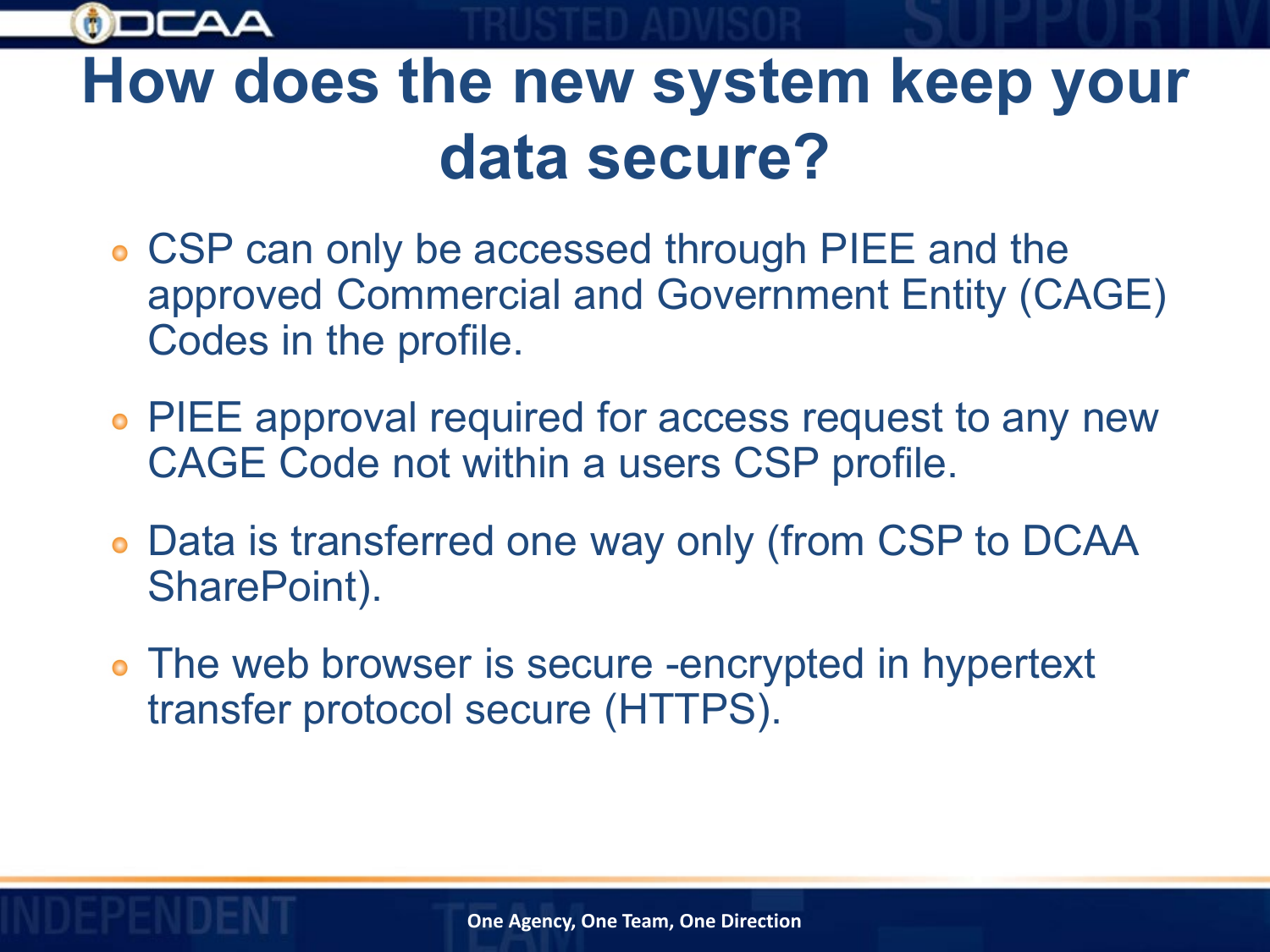

# **Additional Information on CSP**

- Where to get more information:
- DCAA website [\(https://www.dcaa.mil/Customers/Checklists-](https://www.dcaa.mil/Customers/Checklists-Tools/Contractor-Submission-Portal)Tools/Contractor-Submission-Portal)
- **o** If you encounter issues or have questions in relation with to CSP, please send an e-mail to CSPMailbox@dcaa.mil.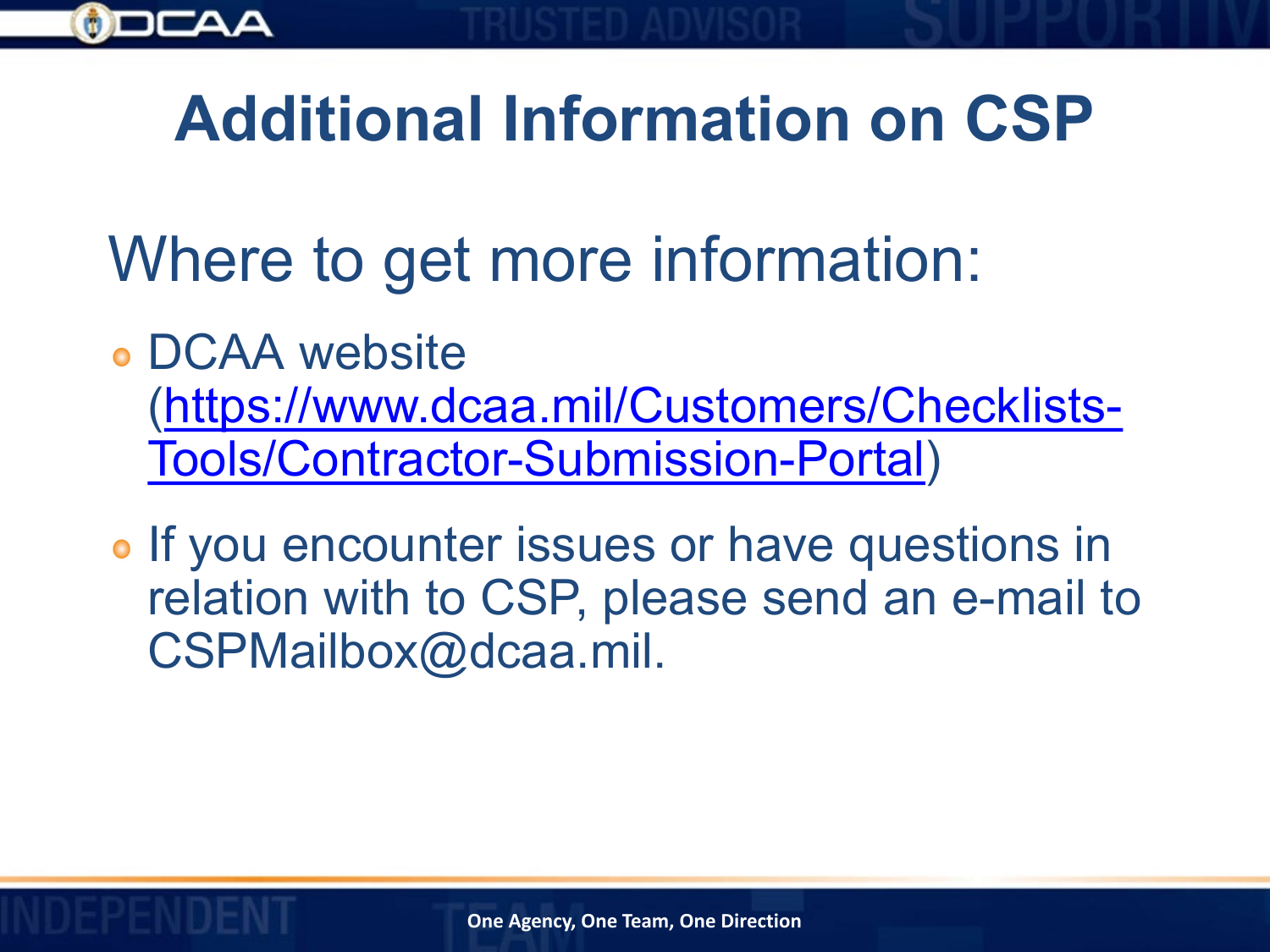

# **Penalties (FAR 42.709)**

- Penalties will be assessed if a contractor claims an expressly unallowable indirect costs (as noted in FAR 31.2) in an final indirect rate proposals (incurred cost proposals)
- Two levels of penalties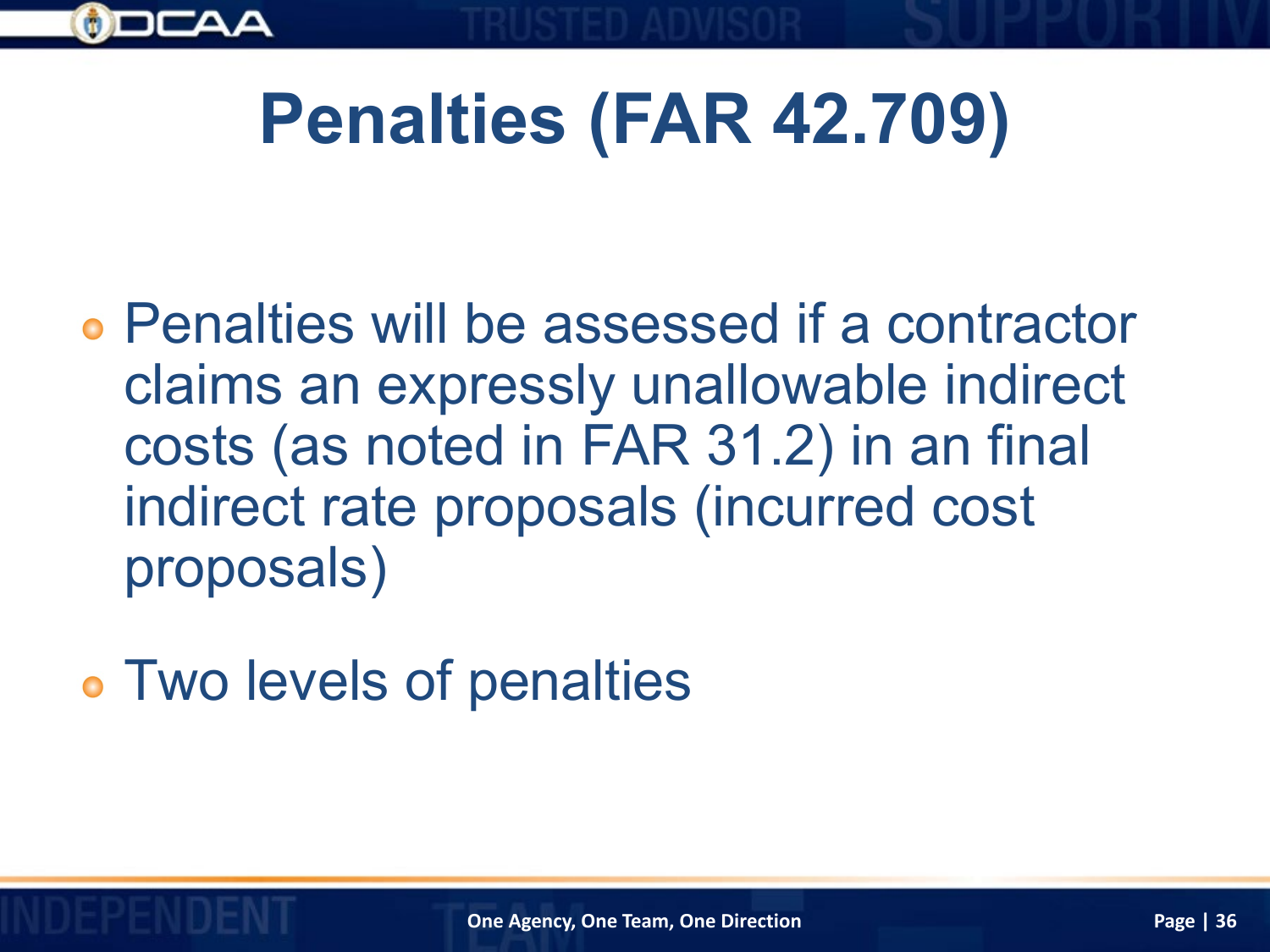

# **Common Deficiencies**

- Signed certification not included or not signed by at  $\bullet$ least a Vice President or CFO (schedule N)
- Lack of subcontractor information (schedule J)
- Not all intermediate allocations disclosed (sch. D)
- Unallowable costs not included in G&A base (sch. E)  $\bullet$
- IR&D/B&P not fully burdened (sch. B)  $\bullet$
- Physically complete contracts not shown on sch. I & O  $\bullet$
- Government participation not calculated for all final indirect rates (schedule H-1)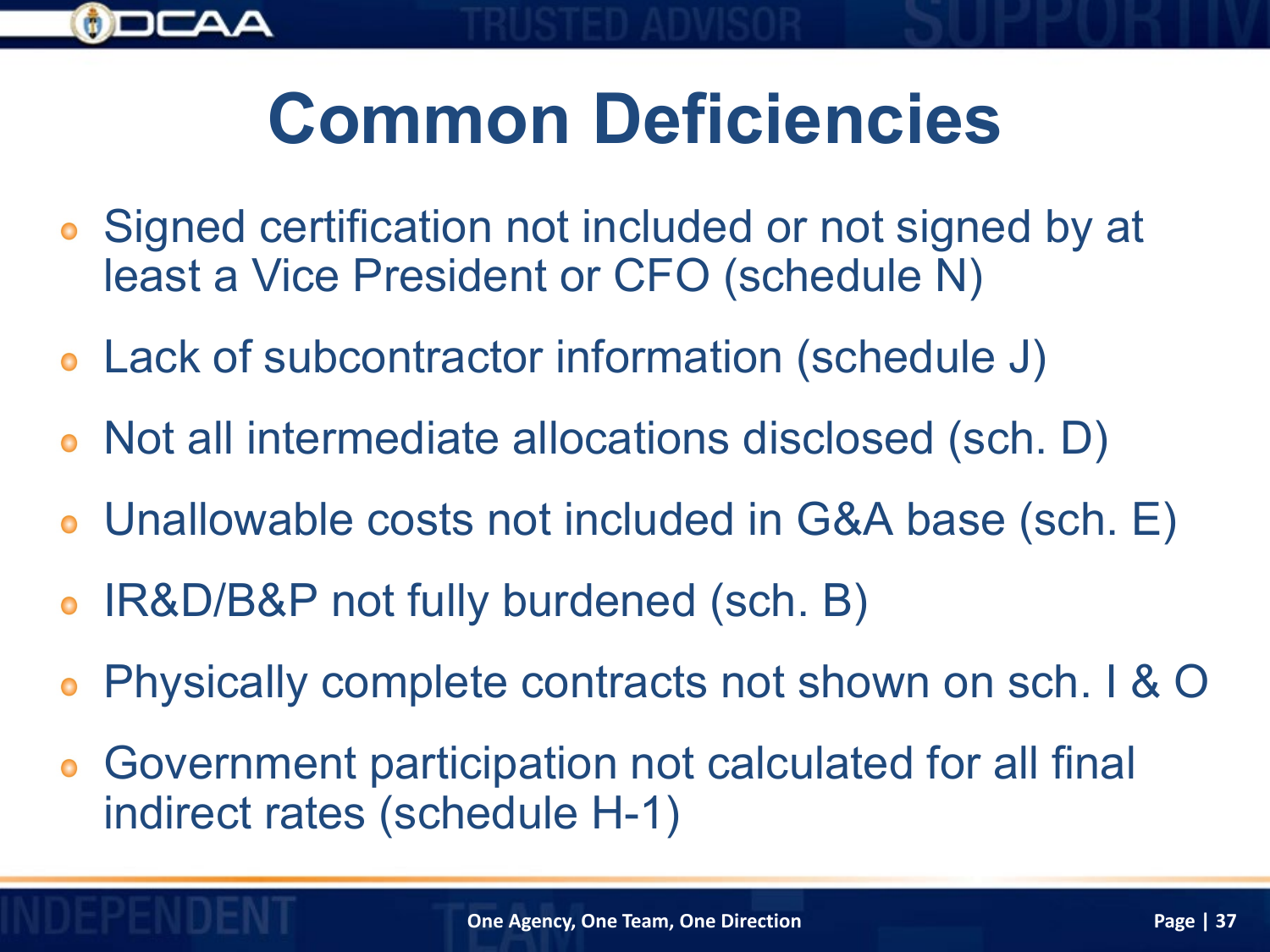

Do I have to use the ICE model?

No, the contractor may use any format; however, the ICE model does provide all the schedules required per FAR 52.216-7.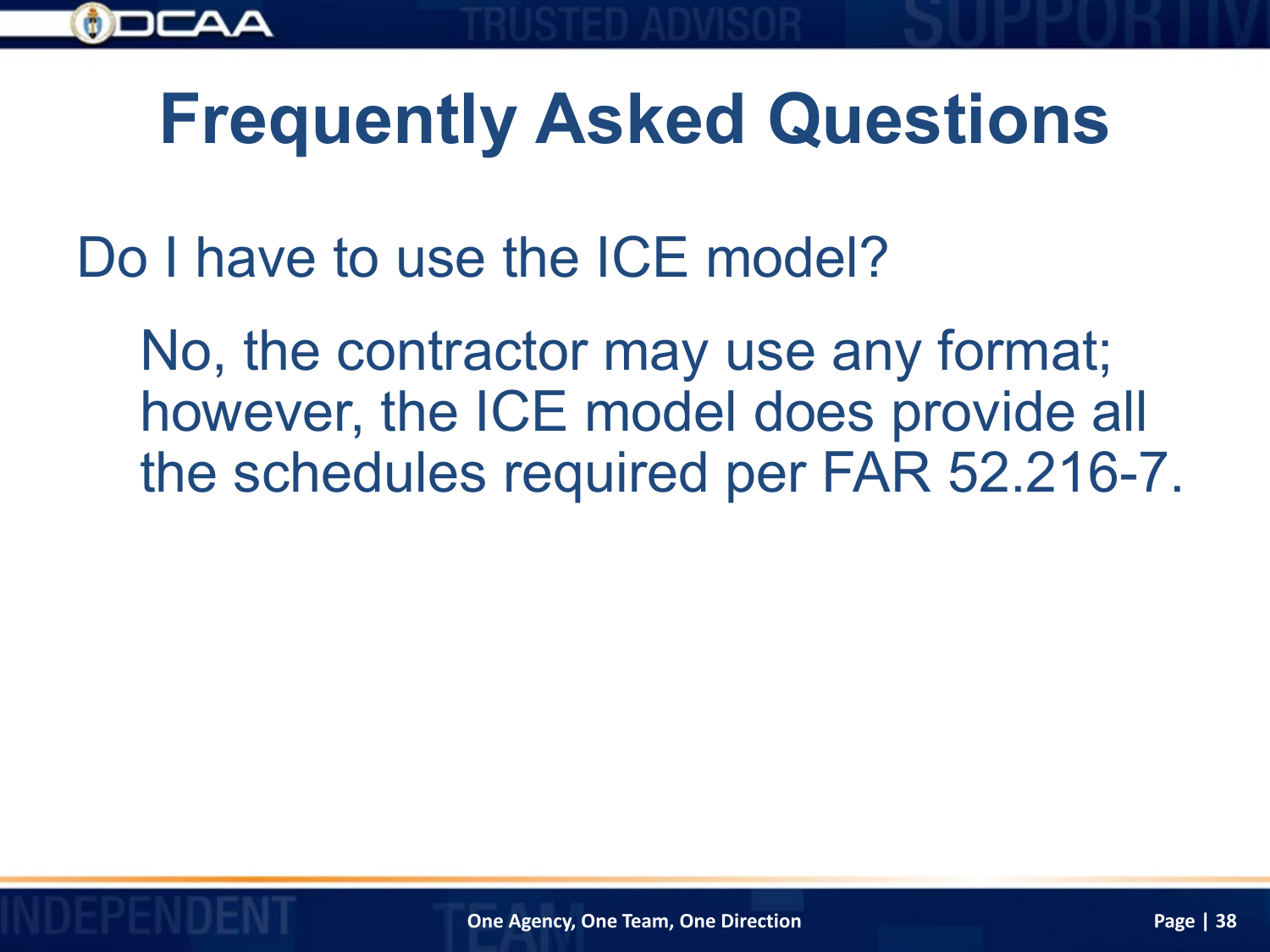

Do I have to submit my proposal through the contractor submission portal?

No, the contractor submission portal is just an automated method to submit your proposal and receive formal automatic notification that your submission was received by your DCAA office.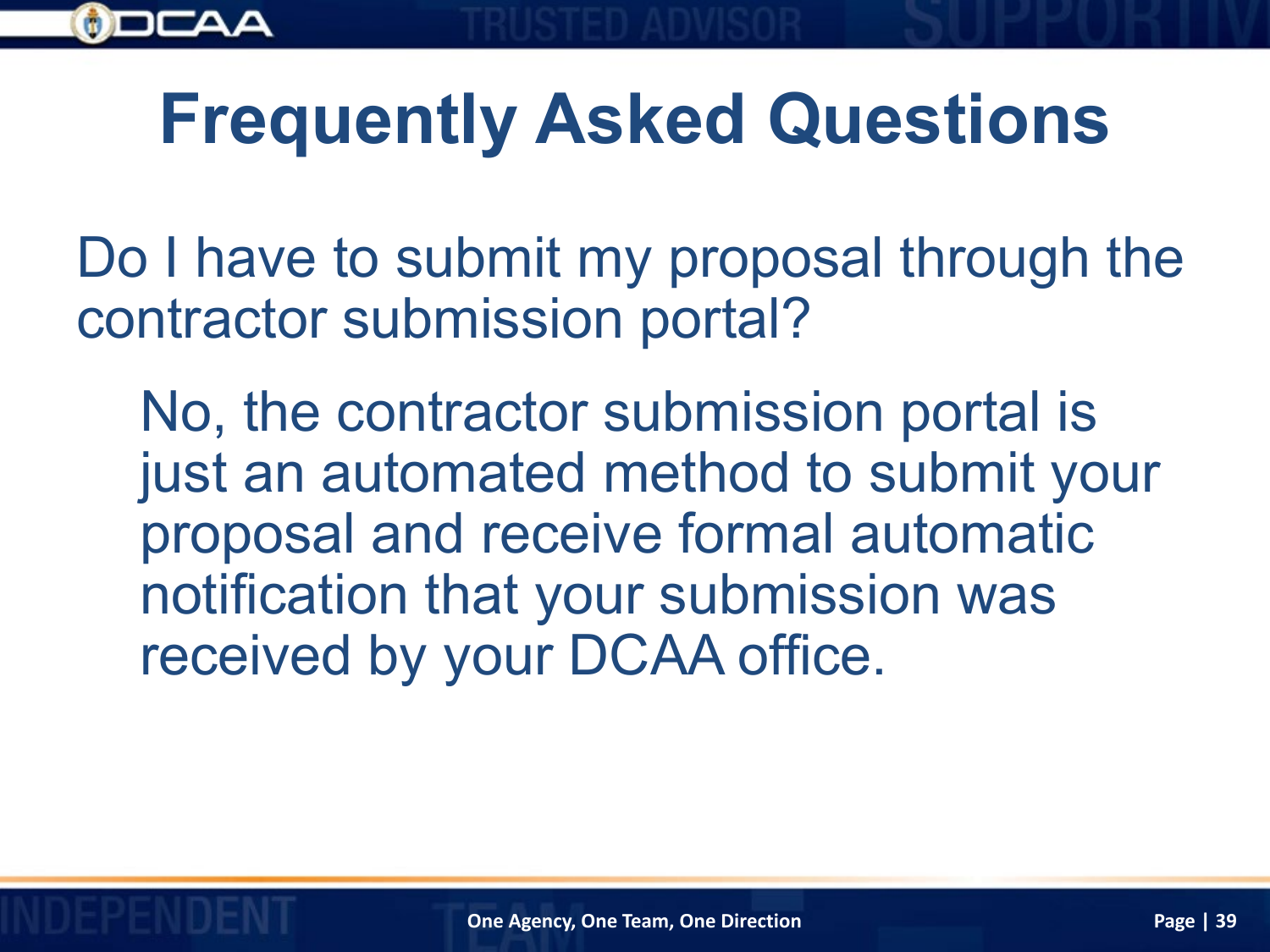

Can DCAA grant an extension for submitting my final incurred cost rate proposal?

No. Extensions for submitting final rate proposals can only be granted by the administrative contracting officer per FAR 42.705-1(b)(1)(ii). To locate your responsible administrative contracting officer, please contact the Defense Contract Management Agency (DCMA).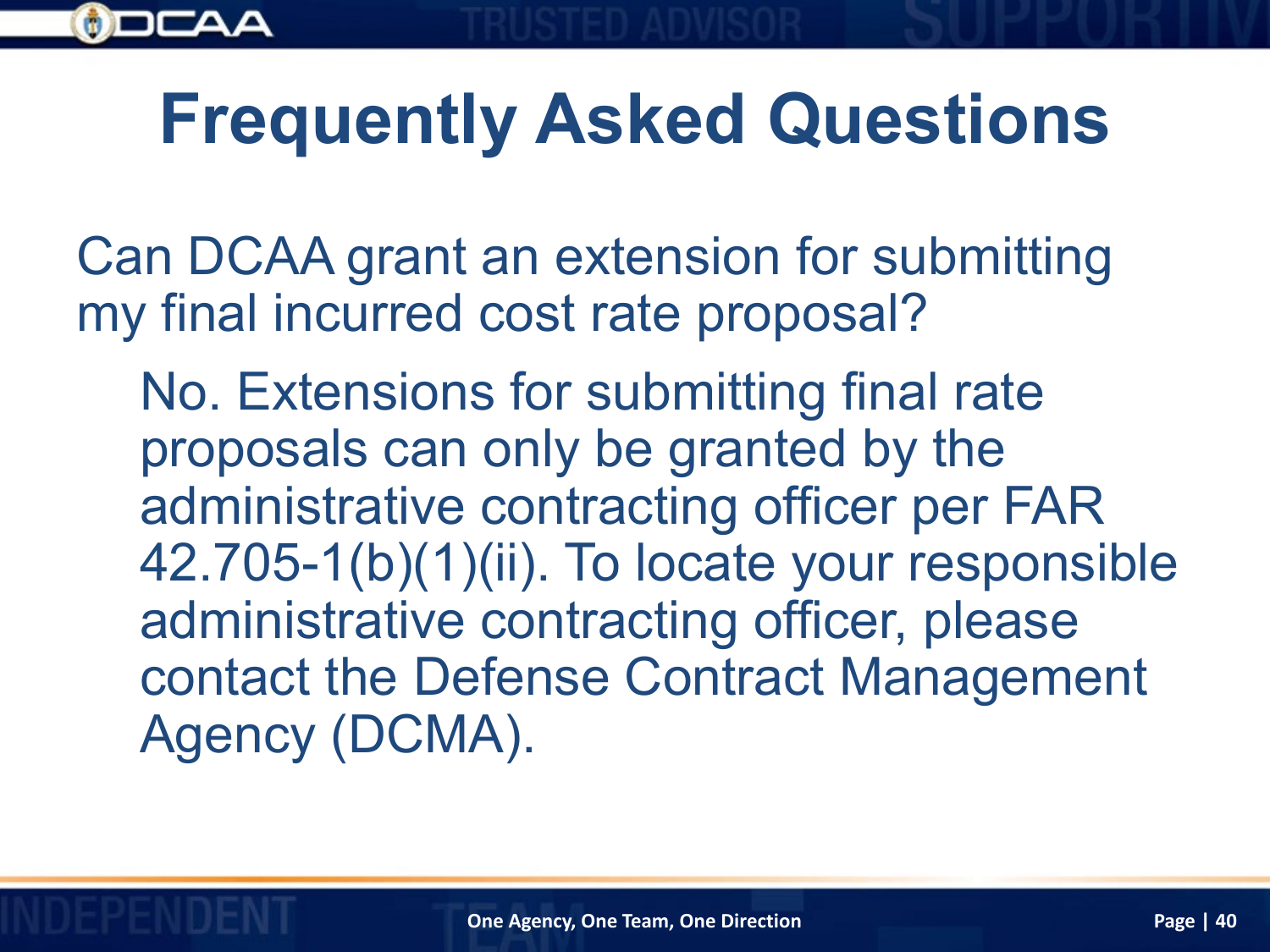

When will DCAA determine adequacy of my incurred cost submission and perform the incurred cost audit?

- Auditors should assess the contractor's incurred cost proposal upon receipt and complete the assessment within 60 days of receipt.
- It is DCAA policy that incurred cost submissions will  $\bullet$ be audited as promptly as possible after receipt. Submissions received after December 12, 2017 will be completed within one year of receipt of an adequate proposal.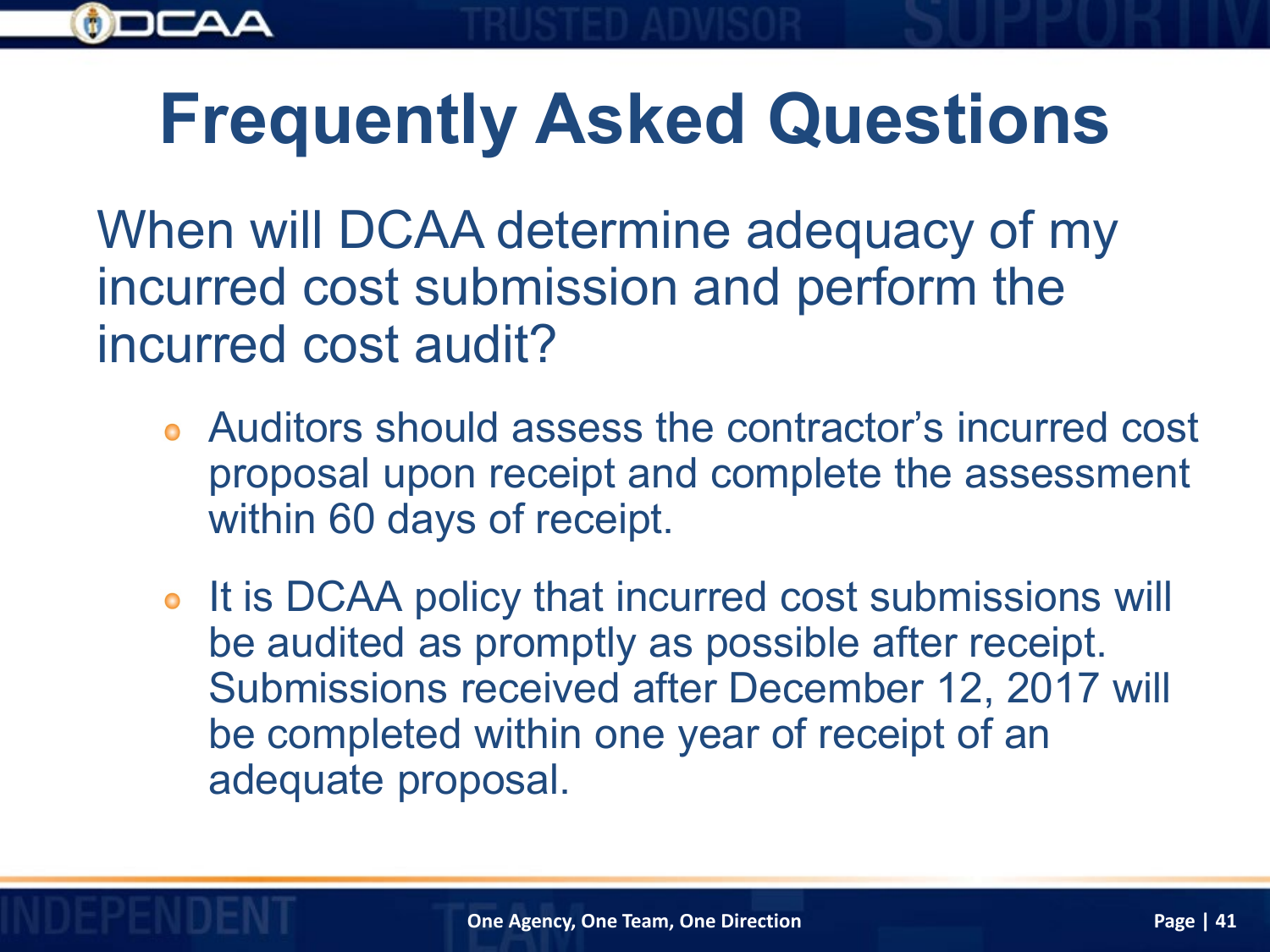

I'm preparing my submission(s) (e.g., contract pricing proposal, forward pricing rates, incurred cost, etc.) and would like to ask the DCAA auditor some specific questions on my submission to make sure I'm on the right track. Will the DCAA auditor give me some specific advice on how to prepare my submission?

A DCAA auditor can answer general questions related to the acquisition regulations. For example, if a contractor asked advice on what the FAR requires in certain situations, a DCAA auditor would be able to provide that information. Auditors may also provide general advice on what constitutes an adequate submission. However, auditors are precluded from assisting contractors in preparing and developing the contractor's submission because doing so would create a significant threat to the auditor's independence. Contractors should look under the "Guidance" and "Checklist and Tools" tabs on DCAA's website for guidance about the adequacy of their specific submission.